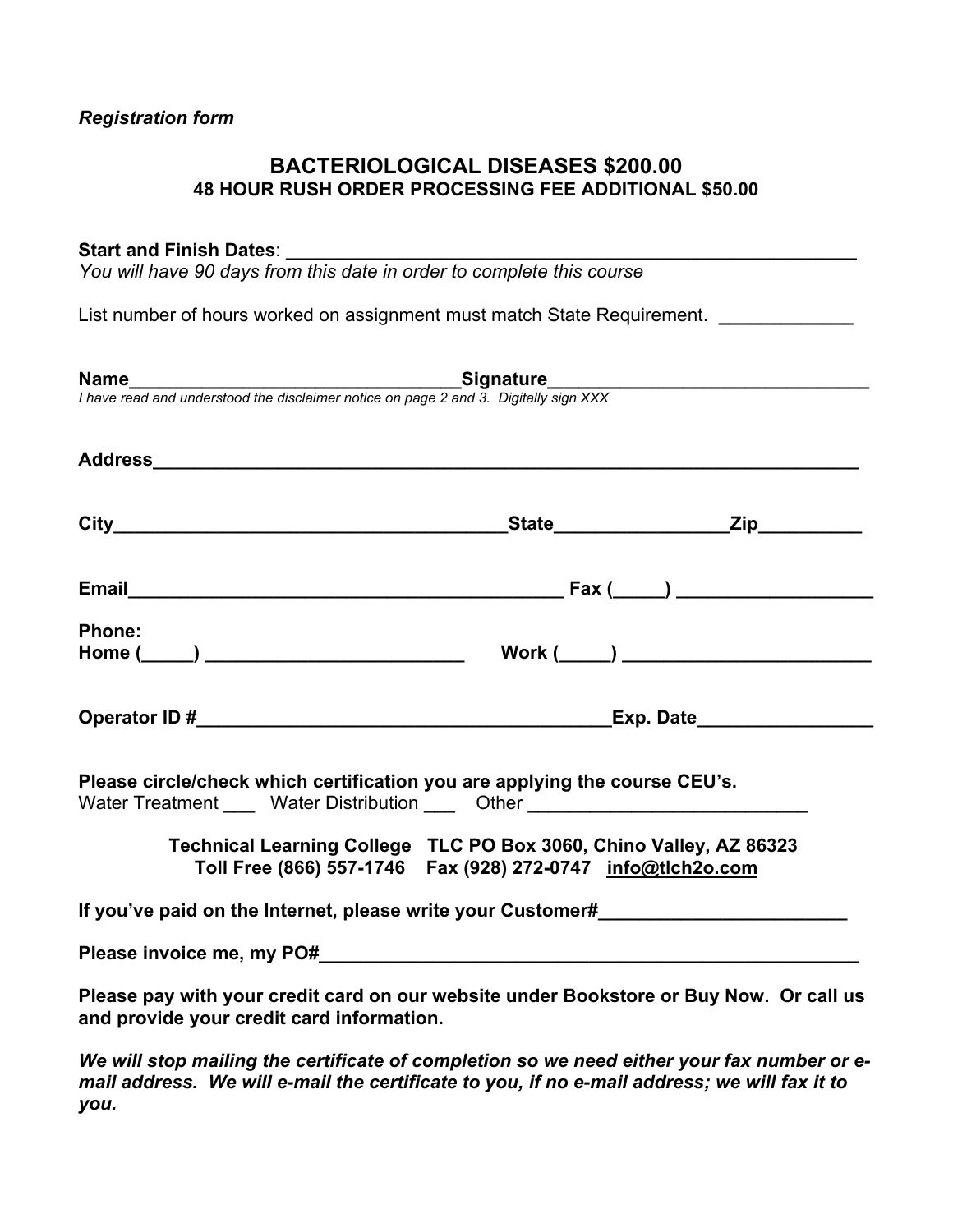# **DISCLAIMER NOTICE**

I understand that it is my responsibility to ensure that this CEU course is either approved or accepted in my State for CEU credit. I understand State laws and rules change on a frequent basis and I believe this course is currently accepted in my State for CEU or contact hour credit, if it is not, I will not hold Technical Learning College responsible. I also understand that this type of study program deals with dangerous conditions and that I will not hold Technical Learning College, Technical Learning Consultants, Inc. (TLC) liable for any errors or omissions or advice contained in this CEU education training course or for any violation or injury or neglect or damage caused by this CEU education training or course material suggestion or error. I will call or contact TLC if I need help or assistance and double-check to ensure my registration page and assignment has been received and graded.

**State Approval Listing Link**, check to see if your State accepts or has pre-approved this course. Not all States are listed. Not all courses are listed. If the course is not accepted for CEU credit, we will give you the course free if you ask your State to accept it for credit.

**Professional Engineers**; Most states will accept our courses for credit but we do not officially list the States or Agencies. Please check your State for approval.

# **State Approval Listing URL…**

*<http://www.abctlc.com/downloads/PDF/CEU%20State%20Approvals.pdf>*

*You can obtain a printed version of the course manual from TLC for an additional \$169.95 plus shipping charges.* 

# **AFFIDAVIT OF EXAM COMPLETION**

I affirm that I personally completed the entire text of the course. I also affirm that I completed the exam without assistance from any outside source. I understand that it is my responsibility to file or maintain my certificate of completion as required by the state or by the designation organization.

# **Grading Information**

In order to maintain the integrity of our courses we do not distribute test scores, percentages or questions missed. Our exams are based upon pass/fail criteria with the benchmark for successful completion set at 70%. Once you pass the exam, your record will reflect a successful completion and a certificate will be issued to you.

# **Rush Grading Service**

If you need this assignment graded and the results mailed to you within a 48-hour period, prepare to pay an additional rush service handling fee of \$50.00. This fee may not cover postage costs. If you need this service, simply write RUSH on the top of your Registration Form. We will place you in the front of the grading and processing line.

For security purposes, please fax or e-mail a copy of your driver's license and always call us to confirm we've received your assignment and to confirm your identity.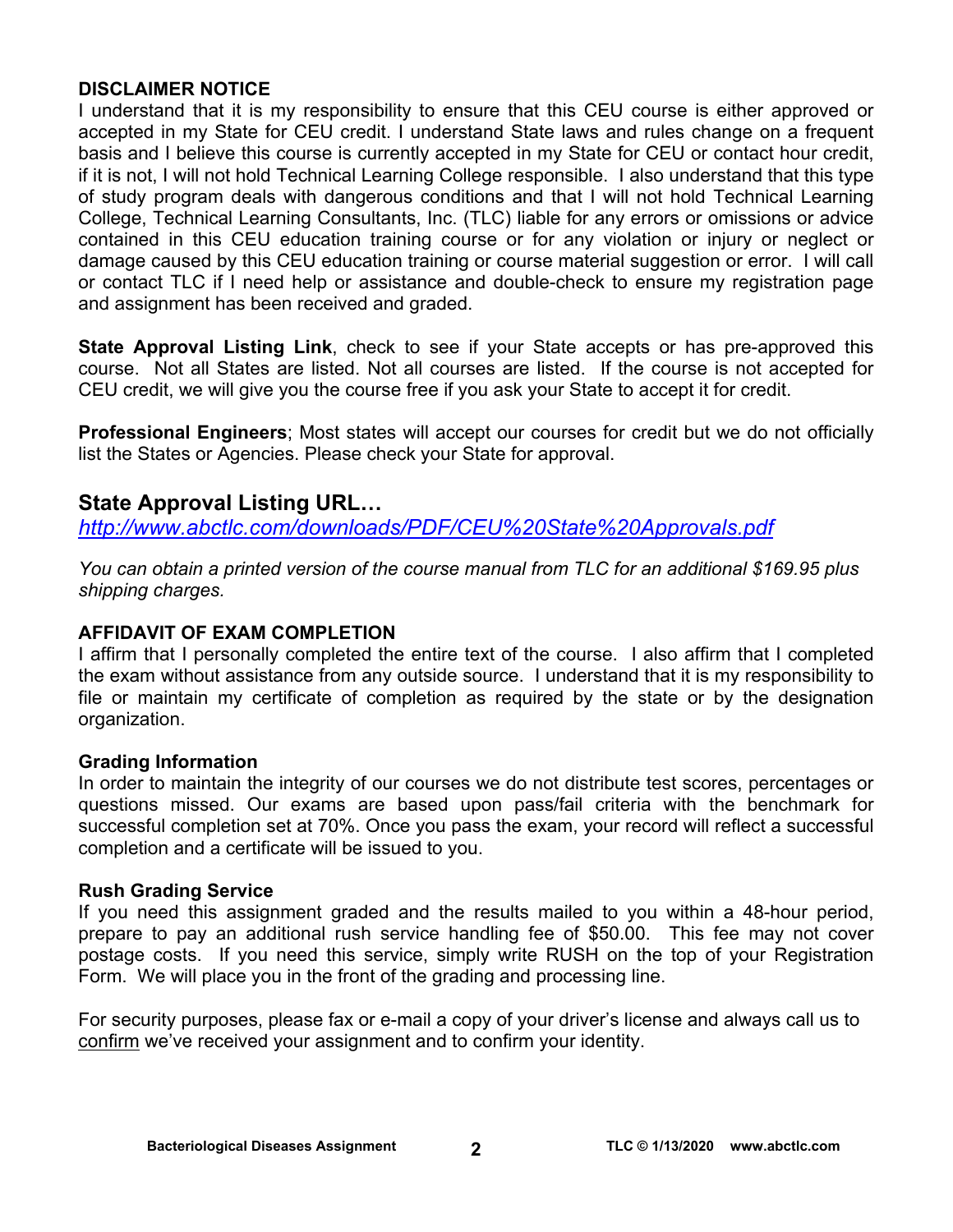# **CERTIFICATION OF COURSE PROCTOR**

Technical Learning College requires that our students who takes a correspondence or home study program course must pass a proctored course reading, quiz and final examination. The proctor must complete and provide to the school a certification form approved by the commission for each examination administered by the proctor.

**Instructions**. When a student completes the course work, fill out the blanks in this section and provide the form to the proctor with the examination.

Name of Course: **Name of Course:** 

Name of Licensee:

**Instructions to Proctor**. After an examination is administered, complete and return this certification and examination to the school in a sealed exam packet or in pdf format.

I certify that:

 $\overline{a}$ 

- 1. I am a disinterested third party in the administration of this examination. I am not related by blood, marriage or any other relationship to the licensee which would influence me from properly administering the examination.
- 2. The licensee showed me positive photo identification prior to completing the examination.
- 3. The enclosed examination was administered under my supervision on \_\_\_\_\_\_\_\_\_\_\_\_\_\_\_\_\_. The licensee received no assistance and had no access to books, notes or reference material.
- 4. I have not permitted the examination to be compromised, copied, or recorded in any way or by any method.
- 5. Provide an estimate of the amount of time the student took to complete the assignment.

Time to complete the entire course and final exam.

Notation of any problem or concerns:

Name and Telephone of Proctor (please print):

Signature of Proctor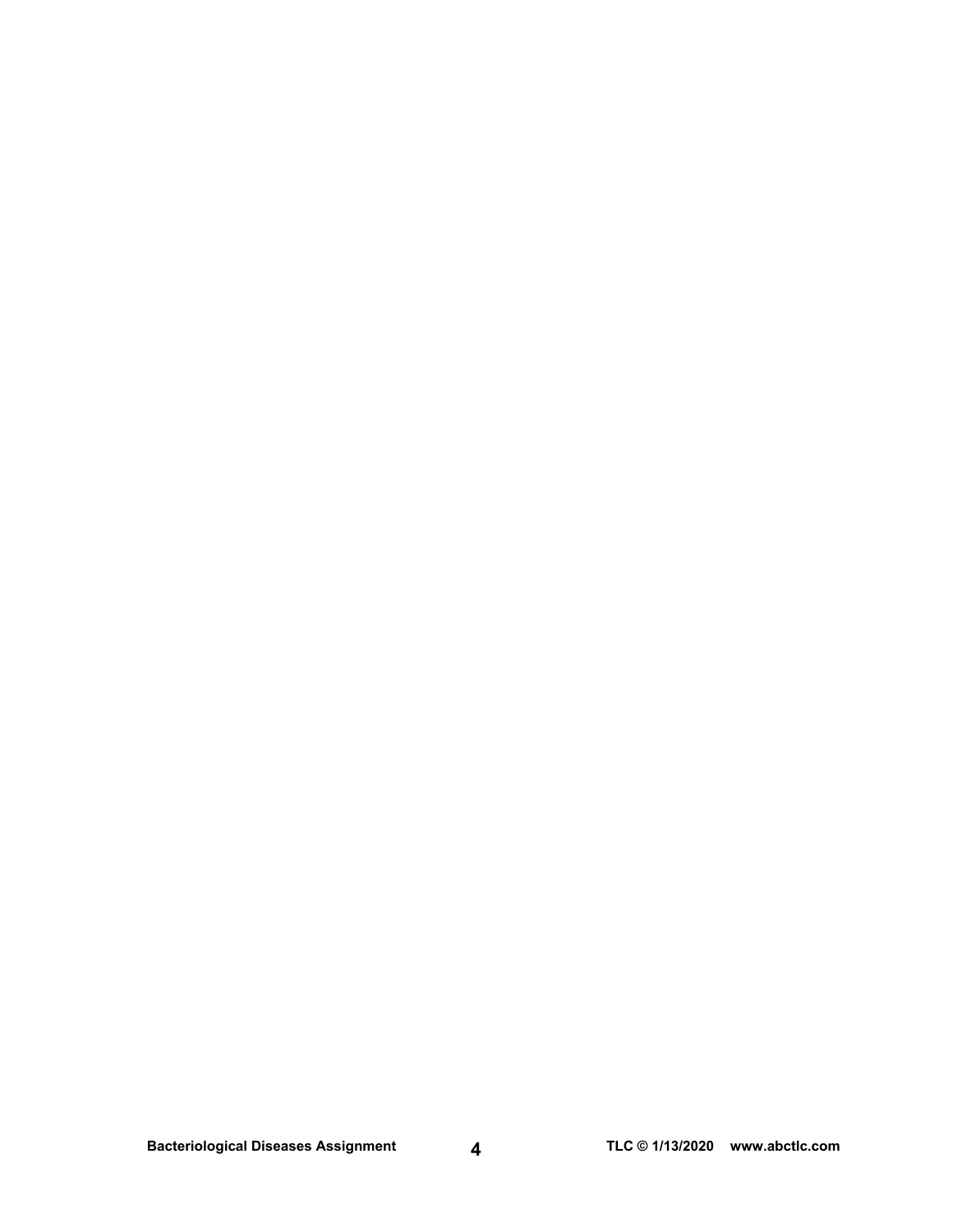# **Bacteriological Diseases Answer Key**

| Name |  |  |  |  |  |  |  |  |  |
|------|--|--|--|--|--|--|--|--|--|
|      |  |  |  |  |  |  |  |  |  |

**Phone \_\_\_\_\_\_\_\_\_\_\_\_\_\_\_\_\_\_\_\_\_\_\_\_\_\_\_\_\_\_\_\_\_\_\_\_\_\_** 

**Did you check with your State agency to ensure this course is accepted for credit?** 

**You are responsible to ensure this course is accepted for credit. No refunds. Method of Course acceptance confirmation. Please fill this section** 

Website Telephone Call Email Spoke to Website Telephone Call Email Spoke to

Did you receive the approval number, if applicable? **Did you receive the approval number**, if applicable?

What is the course approval number, if applicable?

*You can electronically complete this assignment in Adobe Acrobat DC.* 

Please Circle, Bold, Underline or X, one answer per question. A **felt tipped pen** works best.

| 1. ABCD     | 19. A B C D | 37. A B C D | 55.AB       |
|-------------|-------------|-------------|-------------|
| 2. ABCD     | 20. A B C D | 38. A B C D | 56.AB       |
| 3. ABCD     | 21. A B C D | 39. A B C D | 57.AB       |
| 4. ABCD     | 22. A B C D | 40. A B C D | 58.AB       |
| 5. ABCD     | 23. A B C D | 41. A B C D | 59.AB       |
| 6. ABCD     | 24. A B C D | 42. A B C D | 60.AB       |
| 7. ABCD     | 25. A B C D | 43. A B C D | 61.AB       |
| 8. ABCD     | 26. A B C D | 44. A B C D | 62.AB       |
| 9. A B      | 27. A B C D | 45. A B C D | 63.AB       |
| 10.ABCD     | 28. A B C D | 46. A B C D | 64. A B C D |
| 11.ABCD     | 29. A B C D | 47. A B C D | 65.ABCD     |
| 12.A B C D  | 30. A B C D | 48. A B C D | 66.ABCD     |
| 13.A B C D  | 31. A B C D | 49. A B C D | 67.ABCD     |
| 14. A B C D | 32. A B C D | 50. A B C D | 68.ABCD     |
| 15.A B C D  | 33. A B C D | 51. A B C D | 69.ABCD     |
| 16.ABCD     | 34. A B C D | 52. A B C D | 70. A B C D |
| 17.AB       | 35. A B C D | 53. A B C D | 71.ABCD     |
| 18.ABCD     | 36. A B C D | 54. A B     | 72. A B C D |

**Bacteriological Diseases Assignment TLC © 1/13/2020 5 [www.abctlc.com](http://www.abctlc.com)**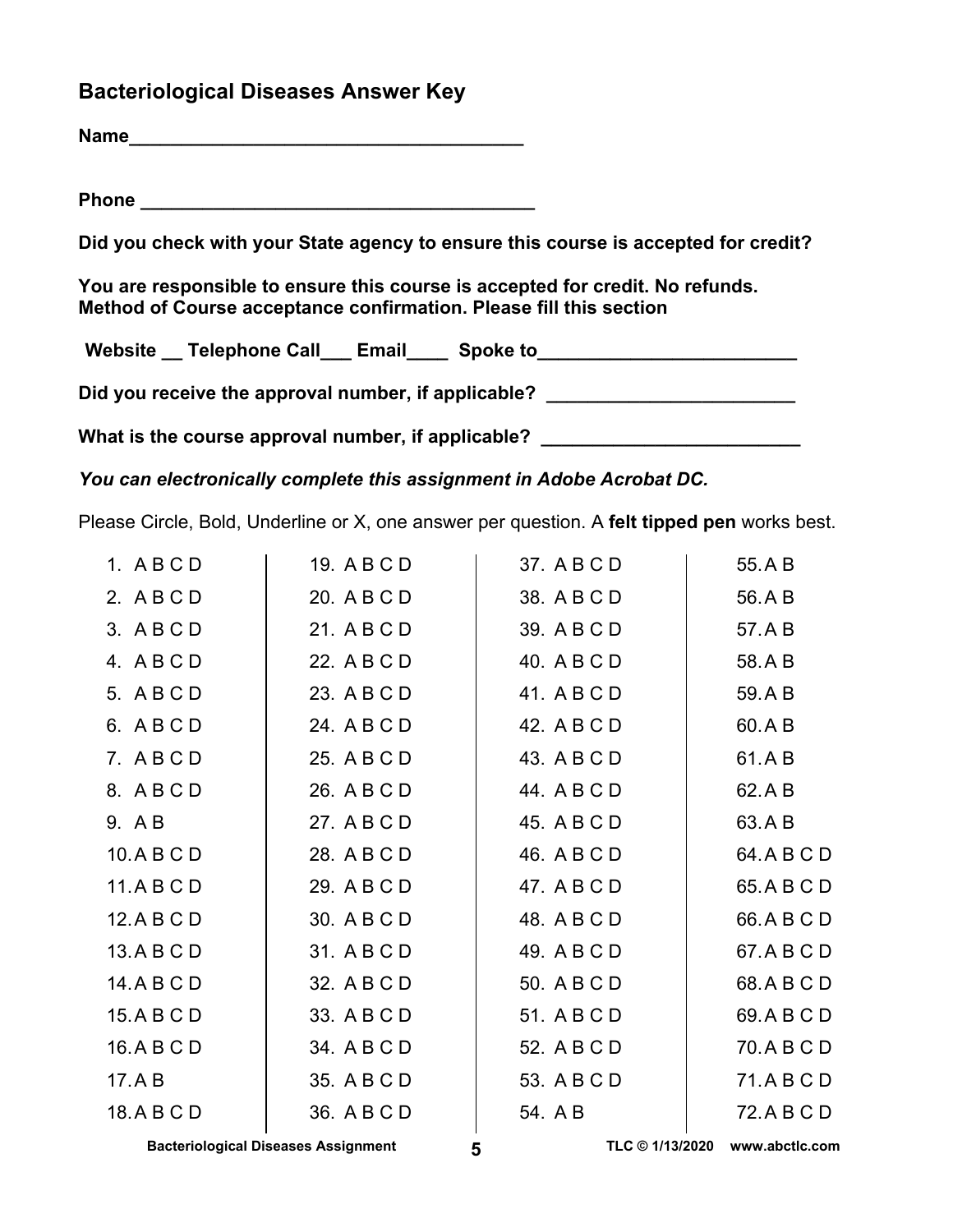| 73. A B C D  | 105. A B C D | 137. A B     | 169. A B C D |
|--------------|--------------|--------------|--------------|
| 74. A B C D  | 106. A B     | 138. A B C D | 170. A B C D |
| 75. A B      | 107. A B     | 139. A B C D | 171. ABCD    |
| 76. A B      | 108. A B C D | 140. A B C D | 172. A B C D |
| 77. A B      | 109. A B C D | 141. ABCD    | 173. A B C D |
| 78. A B      | 110. ABCD    | 142. A B C D | 174. ABCD    |
| 79. A B C D  | 111. ABCD    | 143. A B     | 175. A B C D |
| 80. A B C D  | 112. ABCD    | 144. A B     | 176. A B C D |
| 81. A B C D  | 113. ABCD    | 145. A B     | 177. A B C D |
| 82. A B C D  | 114. ABCD    | 146. A B     | 178. A B C D |
| 83. A B C D  | 115. A B     | 147. AB      | 179. ABCD    |
| 84. A B C D  | 116. A B     | 148. A B     | 180. A B     |
| 85. A B C D  | 117. ABCD    | 149. A B     | 181. A B     |
| 86. A B      | 118. AB      | 150. A B     | 182. A B     |
| 87. A B      | 119. ABCD    | 151. A B     | 183. A B     |
| 88. A B      | 120. A B C D | 152. A B     | 184. A B C D |
| 89. A B C D  | 121. ABCD    | 153. A B     | 185. A B C D |
| 90. A B      | 122. A B C D | 154. AB      | 186. A B     |
| 91. A B C D  | 123. A B C D | 155. A B     | 187. A B     |
| 92. A B      | 124. A B C D | 156. A B     | 188. AB      |
| 93. A B C D  | 125. A B C D | 157. AB      | 189. AB      |
| 94. A B      | 126. A B C D | 158. AB      | 190. AB      |
| 95. A B      | 127. A B C D | 159. A B     | 191. ABCD    |
| 96. A B      | 128. A B C D | 160. AB      | 192. A B C D |
| 97. A B C D  | 129. AB      | 161. AB      | 193. A B C D |
| 98. A B C D  | 130. AB      | 162. A B     | 194. AB      |
| 99. A B C D  | 131. AB      | 163. A B C D | 195. A B C D |
| 100. A B     | 132. A B C D | 164. A B     | 196. A B C D |
| 101. A B     | 133. A B C D | 165. A B     | 197. A B C D |
| 102. A B C D | 134. A B C D | 166. A B C D | 198. A B C D |
| 103. A B C D | 135. A B C D | 167. A B C D | 199. A B C D |
| 104. A B C D | 136. A B     | 168. A B C D | 200. A B C D |
|              |              |              |              |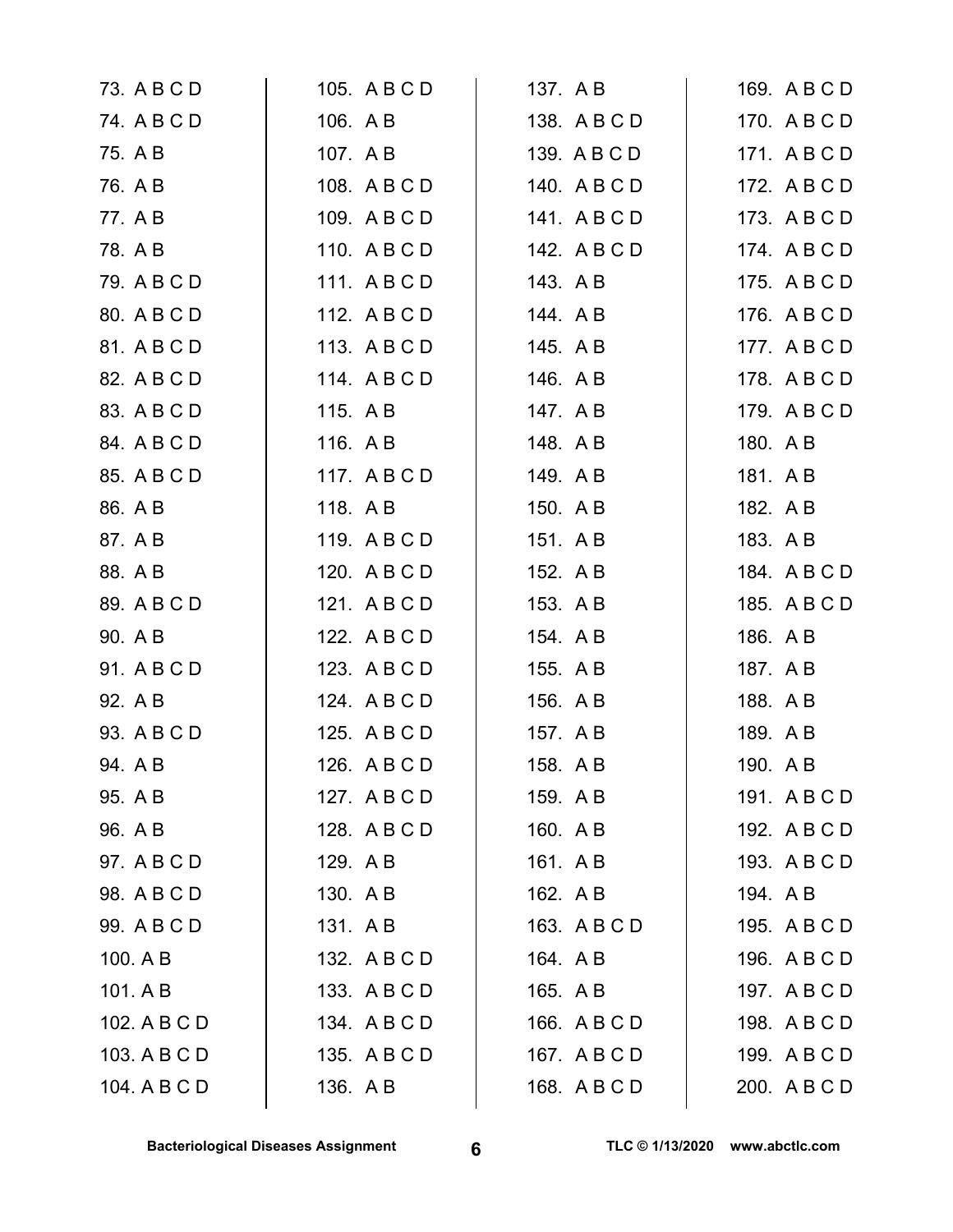## *Please e-mail or fax this survey along with your final exam*

# **BACTERIOLOGICAL DISEASES CEU COURSE CUSTOMER SERVICE RESPONSE CARD**

NAME: \_\_\_\_\_\_\_\_\_\_\_\_\_\_\_\_\_\_\_\_\_\_\_\_\_\_\_\_\_\_\_\_\_\_\_\_\_\_\_\_\_\_\_\_\_\_\_\_\_\_\_\_\_\_\_\_\_\_ E-MAIL **E-MAIL E-MAIL** *PLEASE COMPLETE THIS FORM BY CIRCLING THE NUMBER OF THE APPROPRIATE ANSWER IN THE AREA BELOW.*  Please rate the difficulty of your course. Very Easy 0 1 2 3 4 5 Very Difficult Please rate the difficulty of the testing process. Very Easy 0 1 2 3 4 5 Very Difficult Please rate the subject matter on the exam to your actual field or work. Very Similar 0 1 2 3 4 5 Very Different How did you hear about this Course? **\_\_\_\_\_\_\_\_\_\_\_\_\_\_\_\_\_\_\_\_\_\_\_\_\_\_\_\_\_\_\_\_\_\_\_\_\_**  What would you do to improve the Course?

 $\mathcal{L}_\mathcal{L} = \mathcal{L}_\mathcal{L} = \mathcal{L}_\mathcal{L} = \mathcal{L}_\mathcal{L} = \mathcal{L}_\mathcal{L} = \mathcal{L}_\mathcal{L} = \mathcal{L}_\mathcal{L} = \mathcal{L}_\mathcal{L} = \mathcal{L}_\mathcal{L} = \mathcal{L}_\mathcal{L} = \mathcal{L}_\mathcal{L} = \mathcal{L}_\mathcal{L} = \mathcal{L}_\mathcal{L} = \mathcal{L}_\mathcal{L} = \mathcal{L}_\mathcal{L} = \mathcal{L}_\mathcal{L} = \mathcal{L}_\mathcal{L}$ 

Any other concerns or comments.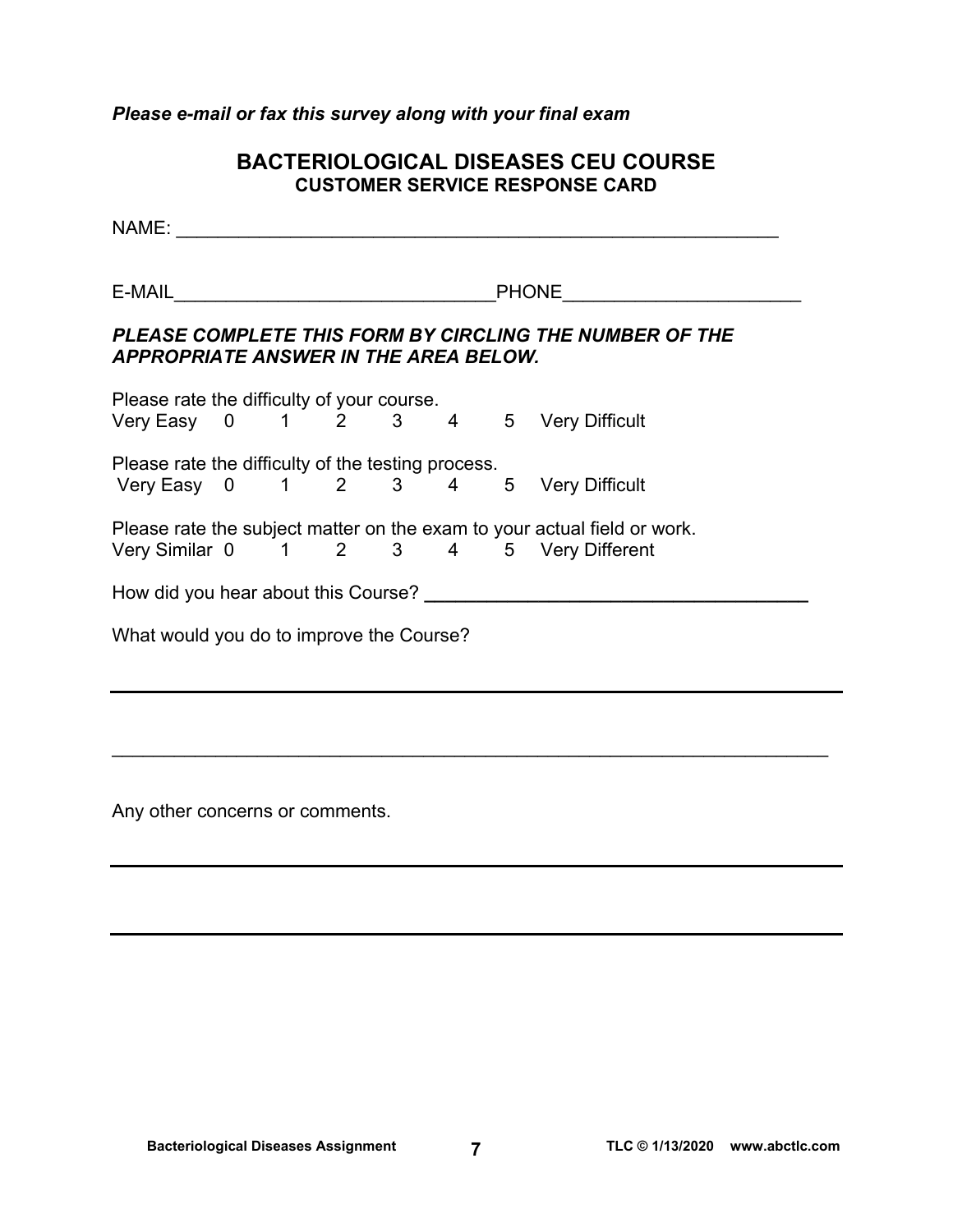*I understand that I am 100 percent responsible to ensure that TLC receives the Assignment and Registration Key and that it is accepted for credit by my State or Providence. I understand that TLC has a zero tolerance towards not following their rules, cheating or hostility towards staff or*  instructors. I need to complete the entire assignment for credit. There is no credit for partial *assignment completion. My exam was proctored. I will contact TLC if I do not hear back from them within 2 days of assignment submission. I will forfeit my purchase costs and will not receive credit or a refund if I do not abide with TLC's rules. I will not hold TLC liable for any errors, injury, death or non-compliance with rules. I will abide with all federal and state rules and rules found on page 2.* 

**Please Sign that you understand and will abide with TLC's Rules.** 

**\_\_\_\_\_\_\_\_\_\_\_\_\_\_\_\_\_\_\_\_\_\_\_\_\_\_\_\_\_\_\_\_\_\_\_\_\_\_\_\_\_\_\_\_\_\_\_\_\_\_\_\_\_\_ Signature** 

*Please write down any questions you were not able to find the answers or that have errors.* 

# **When Finished with Your Assignment...**

# **REQUIRED DOCUMENTS**

Please scan the **Registration Page, Answer Key, Survey and Driver's License** and email these documents to [info@TLCH2O.com.](mailto:info@TLCH2O.com) 

### **IPhone Scanning Instructions**

If you are unable to scan, take a photo of these documents with your **iPhone** and send these photos to TLC, info@TLCH2O.com.

# **FAX**

If you are unable to scan and email, please fax these documents to TLC, if you fax, call to confirm that we received your paperwork. **(928) 468-0675** 

Always call us after faxing the paperwork to ensure that we've received it.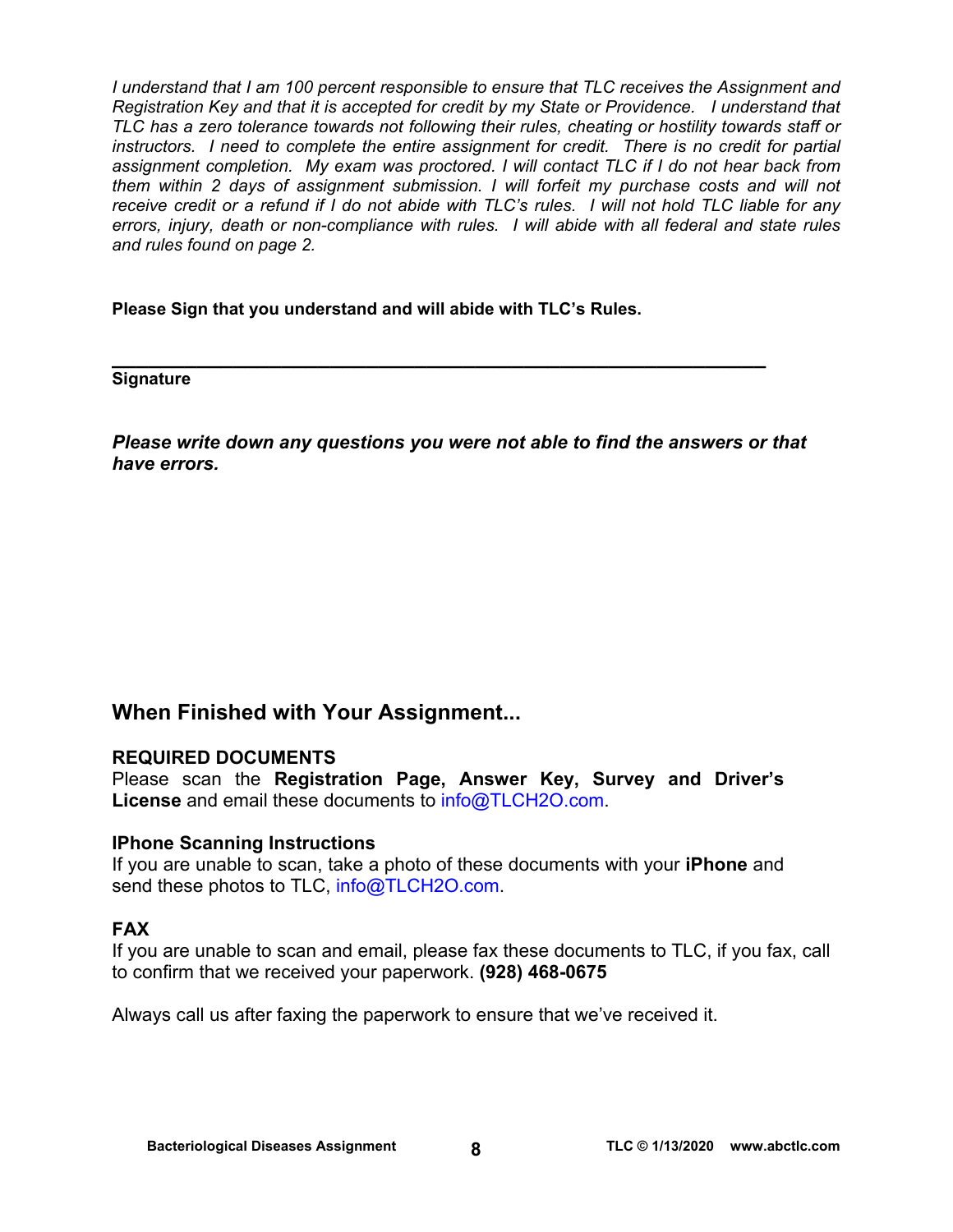# **Bacteriological Diseases CEU Training Course Assignment**

The Bacteriological Diseases CEU course assignment is available in Word on the Internet for your convenience, please visit [www.ABCTLC.com an](http://www.ABCTLC.com)d download the assignment and e-mail it back to TLC.

You will have 90 days from receipt of this manual to complete it in order to receive your Professional Development Hours (PDHs) or Continuing Education Unit (CEU). A score of 70 % or better is necessary to pass this course. If you should need any assistance, please email or fax all concerns and the completed ANSWER KEY to [info@tlch2o.com.](mailto:info@tlch2o.com) 

Select one answer per question. Please utilize the answer key. (s) on the answer will indicate either plural and singular tenses.

#### **Hyperlink to the Glossary and Appendix**

*<http://www.abctlc.com/downloads/PDF/WTGlossary.pdf>*

# **Water Microbiology Section**

1. Between 1948 and 1955, scientists at the National Institutes of Health (NIH) and at Johns Hopkins Medical Institutions revolutionized the study of animal viruses by developing that permitted the growth and study of many animal viruses in laboratory

#### dishes.

- A. Cell culture systems C. Macroorganisms
- B. Bacteriophages D. None of the above

2. Louis Pasteur along with which scientist developed the germ theory of disease that states that "a specific disease is caused by a specific type of microorganism?"

- A. Robert Koch C. Rudolph Virchow
- B. Matthias Schleiden D. None of the above

3. **Examplemed the cell theory with the idea that all cells must arise from** preexisting cells.

- 
- A. Thedore Schwann C. Rudolph Virchow
- B. Matthias Schleiden D. None of the above
	-

#### **Bacteria**

- 4. Bacteria are prokaryotes (Kingdom Monera), which means that they have No true nucleus. They do have one chromosome of double-stranded DNA in a ring.
- A. True B. False

5. There are some bacteria relatives that can do photosynthesis--they don't have chloroplasts, but their \_\_\_\_\_\_\_\_\_\_\_and other needed chemicals are built into their cell membranes.

- A. Chlorophyll C. Cellulose
- B. An organelle D. None of the above
- 6. Bacteria consist of only 2
- A. A single cell C. Double-stranded DNA
- B. An organelle D. None of the above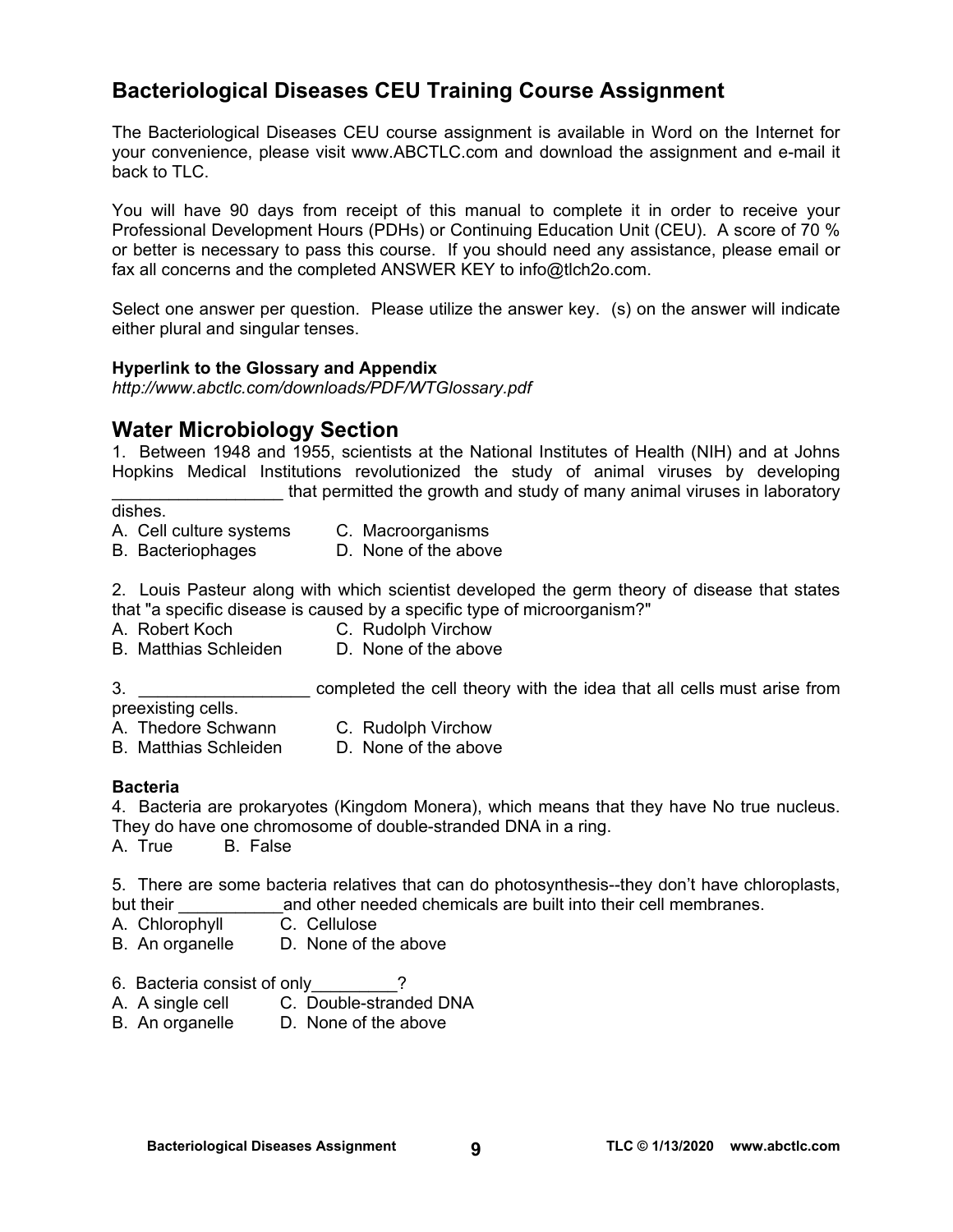#### **Prokaryotes**

7. The only prokaryotes are Bacteria and archaea all other life forms are exacuter creatures whose cells have nuclei.

- A. Bacteria C. Eukaryotes
- B. Peptidoglycan D. None of the above

## **Gram Stain**

- 8. Two possible types of electromary have more peptidoglycan than the other.
- A. Bacteria C. Bacterial cell walls
- B. Chemical cross linkages D. None of the above

9. In the Gram process, the amount of peptidoglycan in the cell walls of the bacteria under study will determine how those bacteria absorb the dyes with which they are stained; thus, bacterial cells can be Gram<sup>+</sup> or Gram -

A. True B. False

10. Which type of bacteria have simpler cell walls with lots of peptidoglycan, and stain a dark purple color?

- A. Aerobic C. Gram+
- B. Gram D. None of the above

11. With the Gram-stain, appearance is not particularly characteristic although rods are somewhat thinner than those seen for the?

- A. Coliform bacteria C. Standard plate count
- B. Enteric-like bacteria **D.** None of the above

#### **Two types of cells- Prokaryotes and Eukaryotes**

12. Which of the following exhibits all the characteristics of life but it lacks the complex system of membranes and organelles?

- A. Prokaryotic cell
- B. Enteric-like bacteria D. None of the above

### **Structure of a Eukaryotic Cell**

13. Cell Membrane: The cell is enclosed and held intact by the cell membrane/plasma membrane/cytoplasmic membrane and is composed of large molecules of proteins and?

- A. Cytoplasmic granules C. Phospholipids<br>B. Cell wall **B.** D. None of the ab
- D. None of the above

14. Which of the following is selectively permeable?

- A. Cytoplasmic granules C. Cellular membrane
- B. DNA and proteins D. None of the above

### **Cytoplasm**

15. Cytoplasm is comprised of a semifluid gelatinous nutrient matrix and cytoplasmic organelles including endoplasmic reticulum, ribosomes, Golgi complex, mitochondria, \_\_\_\_\_\_\_\_\_\_\_\_\_\_,

- microtubules, lysosomes and vacuoles. A. Chromosomes C. Centrioles
- B. Procaryotes D. None of the above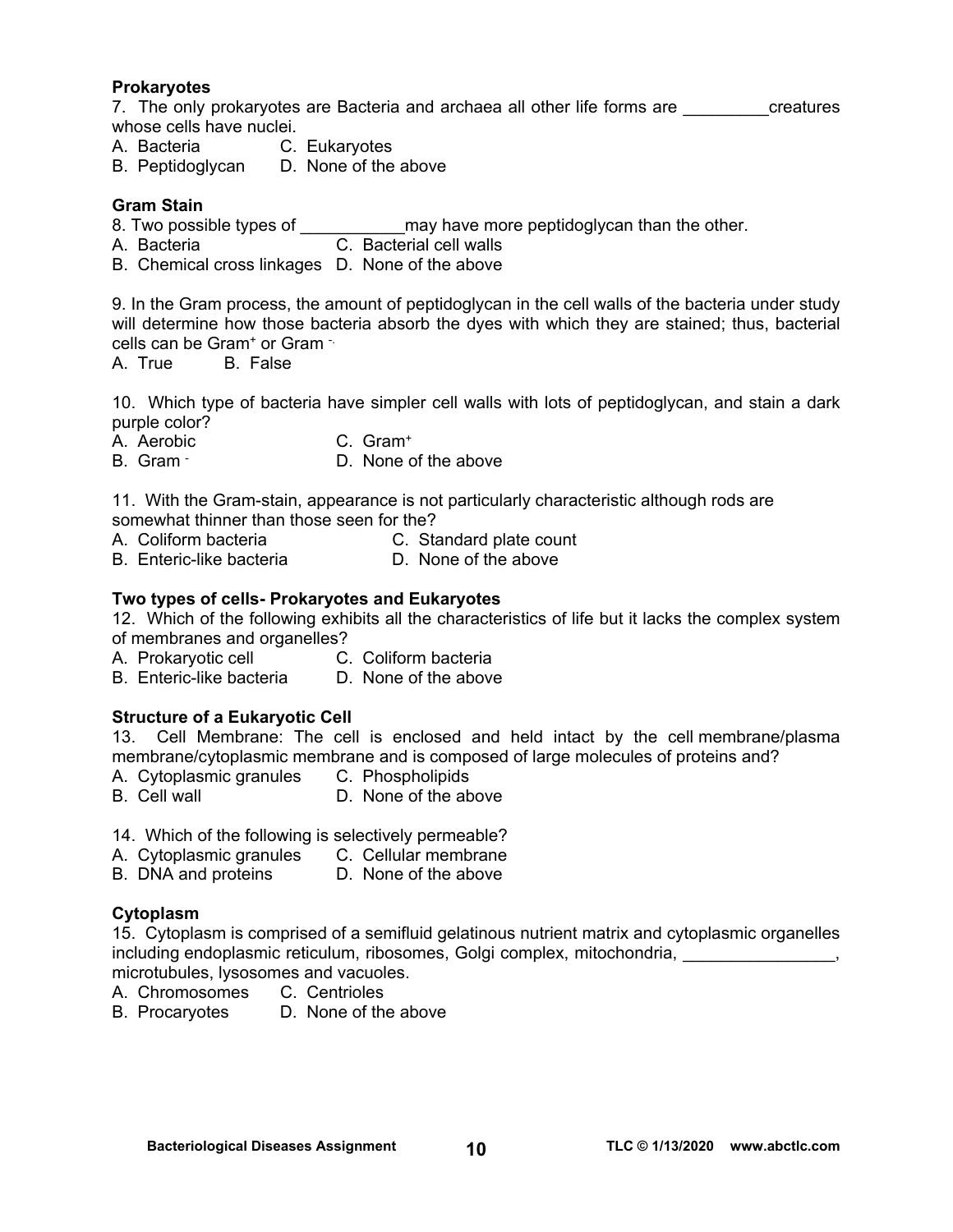#### **Cilia and Flagella**

16. Which of the following reflect cells that possess relatively long and thin structures called Flagella?

- A. Eukaryotic C. Prokaryotic
- B. Paramecium D. None of the above

#### **Structure of a Procaryotic Cell**

17. All bacteria are prokaryotes and are simple cells and they divide by binary fission.

A. True B. False

#### **Chromosome**

18. The chromosome of a prokaryotic cell normally consists of a single circular  $\Box$ and serves as the control center of the bacterial cell.

- A. Cytoplasmic granules C. Singular circular DNA molecule
- B. DNA molecule D. None of the above

## **Cytoplasm**

19. Which of the following is a semi-liquid that surrounds the chromosome and is contained within the plasma membrane?

- A. Eukaryotic cell membrane C. Macromolecular polymer-peptidoglycan
	-
- 
- B. Cytoplasm D. None of the above

#### **Capsules**

20. Some bacteria have a layer of material outside the?

- A. Capsule C. Membrane/cytoplasmic membrane
- 
- B. Cell wall **D.** None of the above

#### **Flagella**

21. Flagella are **that enable the bacteria to move.** 

- A. Forming spores C. False feet
- B. Cilia D. None of the above

## **Pili or Fimbriae**

22. Pili or Fimbriae allow the bacteria to attach to other bacteria or to membrane surfaces such as intestinal linings or?

- 
- 
- 
- A. Chromosomes C. Pili or Fimbriae<br>B. RBC C. D. None of the abo D. None of the above

### **Spores**

23. Which of the following is enclosed in several protein coats that are resistant to heat, drying and most chemicals?

- 
- A. Spores C. Spore formation
- B. Genetic material D. None of the above

### **Bacterial Nutrition**

24. Which of the following is needed in substantial quantities, but some seem to need it in trace amounts?

A. Iron, Zinc, Cobalt C. Calcium

- B. Nitrogen D. None of the above
	- **Bacteriological Diseases Assignment 41 TLC © 1/13/2020 www.abctlc.com**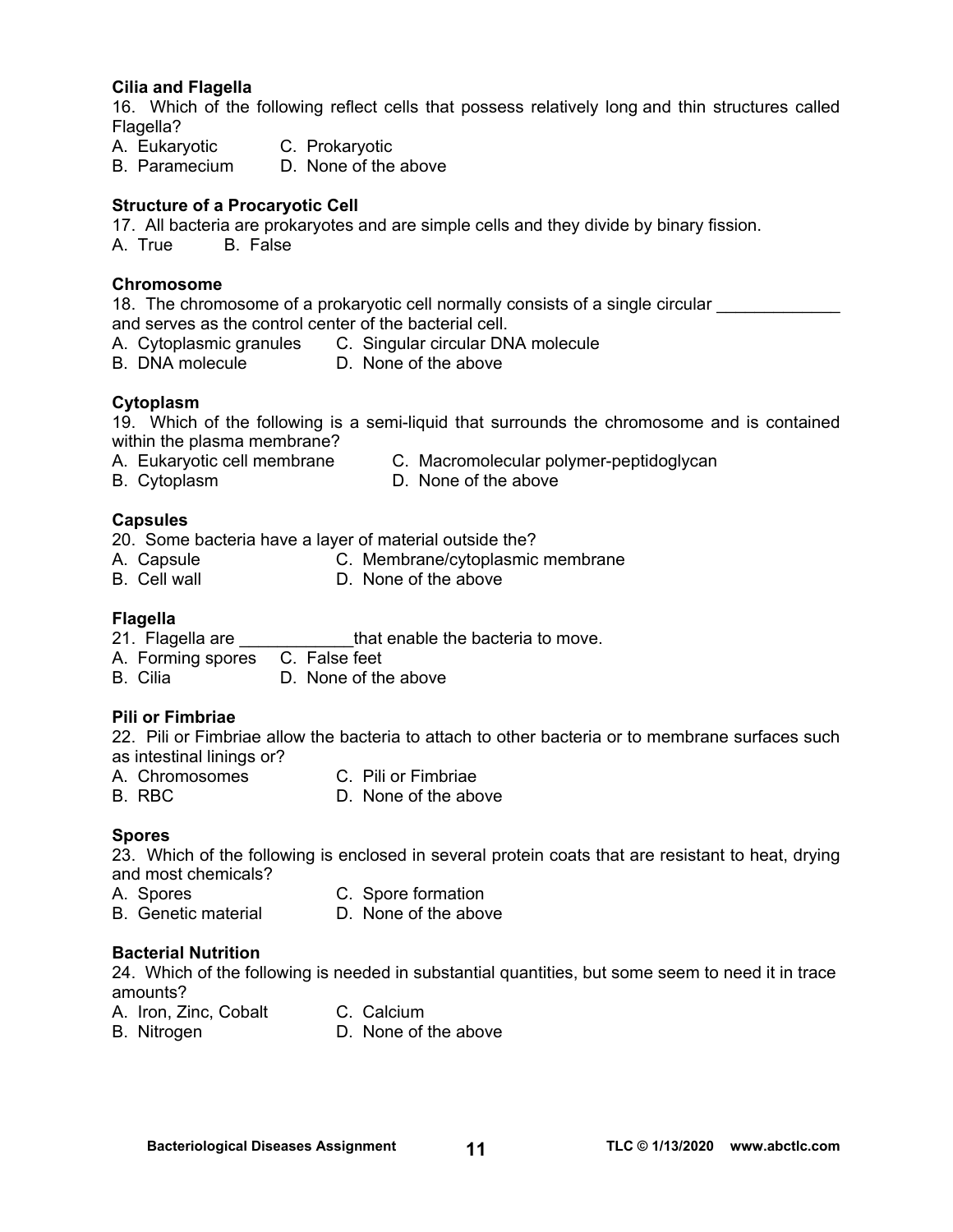## **Fastidious**

25. Which of the following may synthesize every complex molecule they need from the basic minerals?

- A. Viruses C. Centrioles
- B. Bacteria D. None of the above

## **What in the World is an Eukaryote?**

26. Which of the following terms represents animals, plants, and fungi, which are mostly multicellular, as well as various other groups called protists, many of which are unicellular?

- A. Eukaryote(s) C. Prokaryote(s)
- B. Bacteria D. None of the above

#### **Eukaryotic Cells**

27. According to the text, Eukaryotic cells are generally much larger than typically with a thousand times their volumes.

- A. Macroorganisms C. Prokaryote(s)
- B. Bacteria D. None of the above

#### **Protozoan Reservoirs of Disease**

28. Which of the following represents the causative organism of Legionnaires' disease?

- A. Amoebae C. Bacterium Legionella pneumophila
- B. Viruses D. None of the above

#### **Symbionts**

29. Which of the following terms inhabit the rumen and reticulum of ruminates and the cecum and colon of equids?

- A. Ciliates **C. Freshwater protozoan**
- B. Marine protozoa D. None of the above

### **Data on Protozoa**

30.Most ecologists who include \_\_\_\_\_\_\_\_ in their studies of aquatic habitats do not identify them, even if they do count and measure them for biomass estimates.

- A. Protozoa C. Freshwater protozoan
- B. Marine protozoa D. None of the above

#### **Ecological Role of Protozoa**

31. Which of the following terms represents an organism that is frequently overlooked; these play an important role in many communities where they occupy a range of trophic levels?

- A. Protozoa C. Parasitic protozoa
- B. Marine protozoa D. None of the above

### **Factors Affecting Growth and Distribution**

- 32.Which of the following terms reproduce by cell division?
- A. Most free-living protozoa C. Trophozoites and cysts
- 
- B. Parasites **D. None of the above**

### **Protozoa**

- 33. When protozoa are in the form of \_\_\_\_\_\_\_\_\_\_\_\_\_\_\_, they actively feed and grow.
- A. Cysts C. Apicomplexans
- B. Trophozoites D. None of the above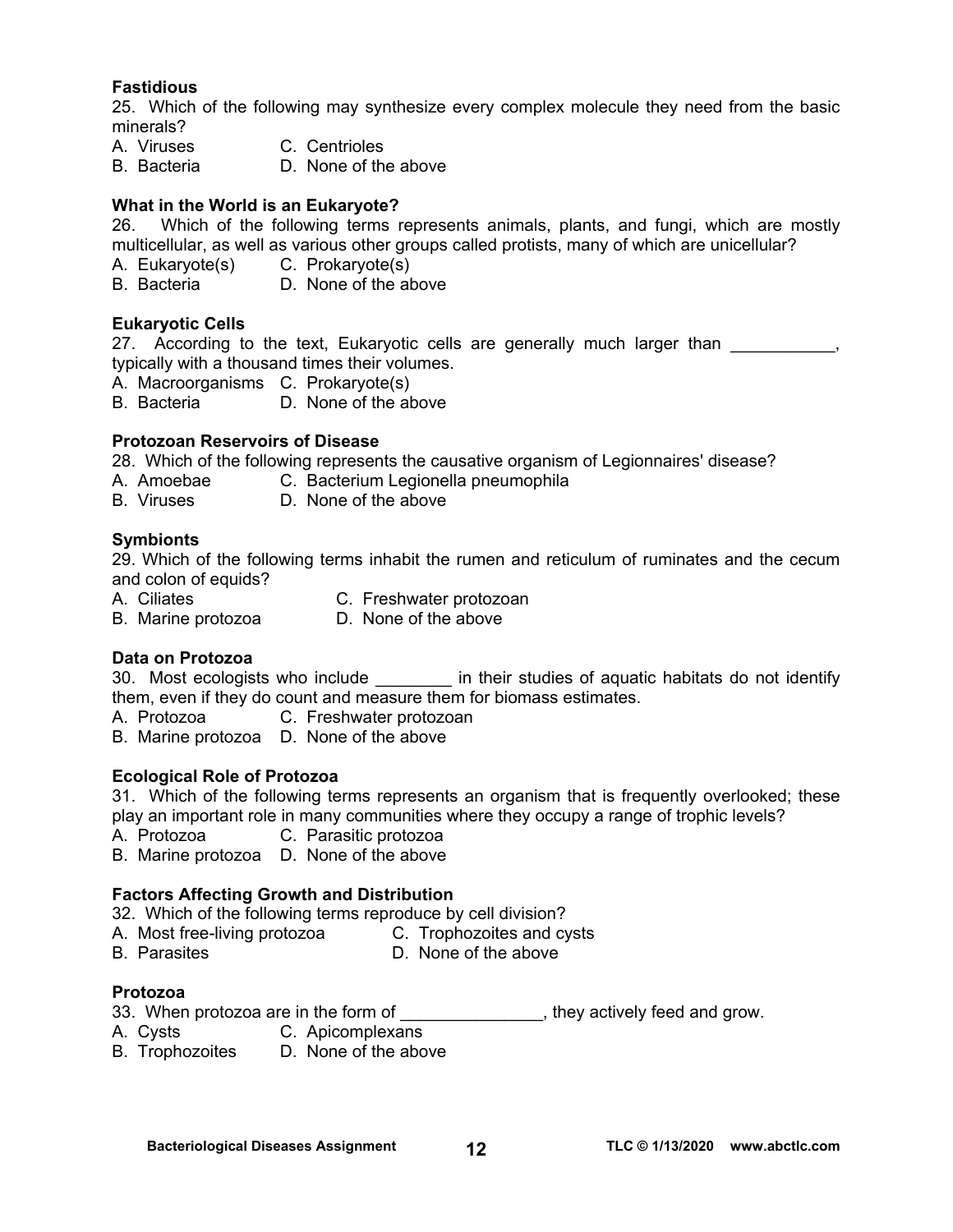34. Which of the following play a role both as herbivores and as consumers in the decomposer link of the food chain?

- 
- A. Protozoa C. Trophozoites and cysts
- B. Microinvertebrates D. None of the above
- 

## **Classification**

35. Protozoa were usually grouped in the kingdom of Protista together with the plant-like algae and fungus-like water molds and slime molds. In the 21st-century systematics, protozoans, along with ciliates, mastigophorans, and apicomplexans, are arranged as animal-like protists. A. True B. False

## **Amoebas**

36. Pseudopods are used to capture prey; they simply engulf the food. They can detect the kind of prey and use different?

- A. Cells C. Engulfing tactics
- B. Cytoplasma D. None of the above

## **Protozoa Information**

37. Which of the following have been documented from almost every type of soil and in every kind of environment, from the peat-rich soil of bogs to the dry sands of deserts?

- A. Soil-dwelling protozoa C. Soil-loving Amoeba
- B. Protozoan fauna D. None of the above

### **Environmental Quality Indicators**

- 38. Polluted waters often have a rich and characteristic?
- A. Microsporidia C. Protozoan fauna
- B. Testate amoebae D. None of the above

#### **Symbiotic Protozoa Parasites**

39. Which term means a unique group of obligate, intracellular parasitic protozoa?

- A. Microsporidia C. Protozoan fauna
- B. Testate amoebae D. None of the above

40. There are four different genera of microsporidia (Encephalitozoon, Nosema, Pleistophora, and\_\_\_\_\_\_\_\_\_\_\_\_\_\_\_\_\_\_\_\_\_\_\_\_\_\_).<br>A. Foraminifera C.

- $\overline{C}$ . Enterocytozoon
- B. Protozoan fauna D. None of the above

### **Paramecium**

41. Which of the following are single-celled, freshwater organisms in the kingdom Protista?

- A. Paramecium C. Prokaryote(s)<br>B. Bacteria D. None of the at
- D. None of the above

42. Paramecium exist in an environment in which the osmotic concentration in their external environment is much lower than that in their?

- A. Contractile vacuoles C. Cytoplasm
- B. Haptonema D. None of the above

43. If Paramecium is to maintain exactled a summary water must be continually pumped out of the cell at the same rate at which it moves in.

- A. Life C. Homeostasis
- B. Happiness D. None of the above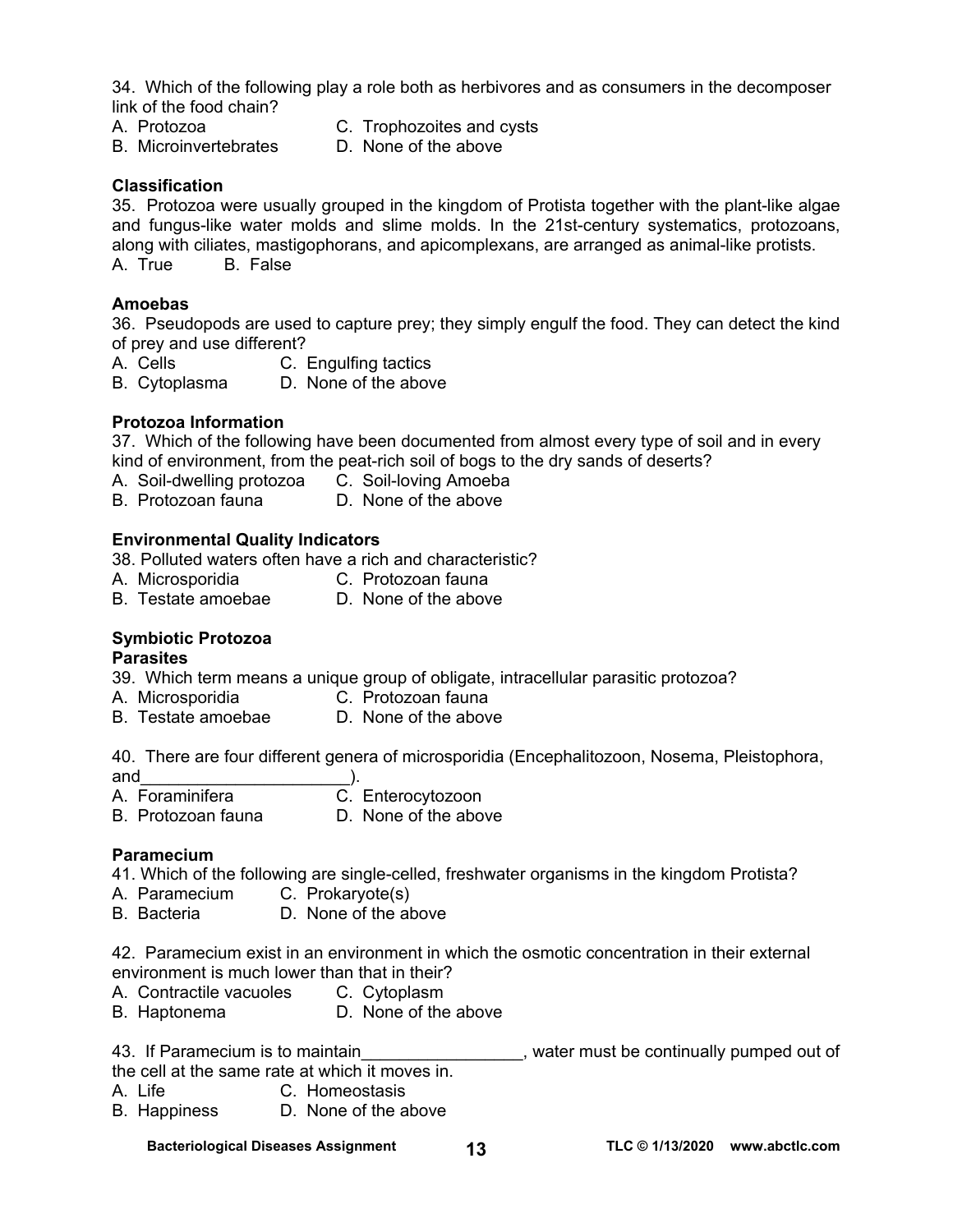# **Bacteriological Monitoring Section**

# **Organisms Descriptors and Meanings**

44. Organo means...

- A. Rock C. Light
- B. Organic D. None of the above

45. Auto means...

- A. Without air C. Self (Inorganic carbon)
- B. With air D. None of the above

46. Facultative means...

- A. Without air C. Self (Inorganic carbon)
- B. With air or without air D. None of the above

47. Hetero means...

- A. Feed or nourish C. Light B. Other (Organic carbon) D. None of the above
- 48. Anaerobic means...
- A. Without air C. Self (Inorganic carbon)
- B. With air D. None of the above

## **Contaminants that may be present in sources of drinking water include:**

49. Which of the following like salts and metals, which can be naturally occurring or result from urban stormwater runoff, industrial or domestic wastewater discharges, oil and gas production, mining or farming?

- A. Radioactive contaminants C. Inorganic contaminants
- B. Pesticides and herbicides D. Microbial contaminants

50. Which of the following may come from a variety of sources such as agriculture, urban stormwater run-off, and residential uses?

- A. Radioactive contaminants C. Inorganic contaminants
- B. Pesticides and herbicides D. Microbial contaminants

51. Which of the following, such as viruses and bacteria, which may come from sewage treatment plants, septic systems, agricultural livestock operations and wildlife?

- A. Microbial contaminants C. Inorganic contaminants
- B. Pesticides and herbicides D. All of the above

52. Which of the following can be synthetic and volatile organic chemicals, which are byproducts of industrial processes and petroleum production, and can come from gas stations, urban stormwater run-off, and septic systems?

A. Organic chemical contaminants C. Inorganic contaminants

B. Pesticides and herbicides D. Microbial contaminants

53. Which of the following can be naturally occurring or be the result of oil and gas production and mining activities?

- A. Radioactive contaminants C. Inorganic contaminants<br>
B. Pesticides and herbicides D. Microbial contaminants
- B. Pesticides and herbicides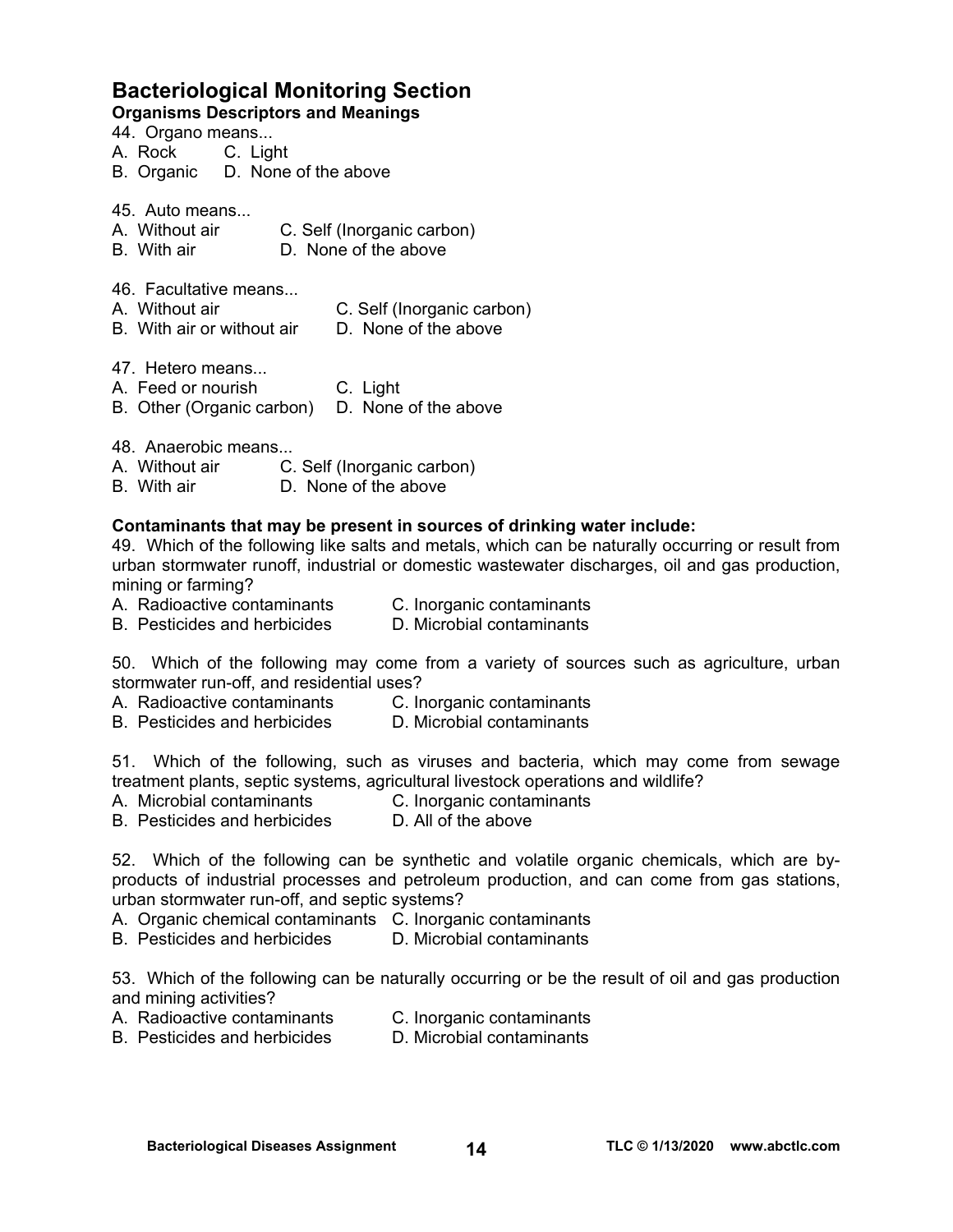#### **Background**

54. Coliform bacteria and chlorine residual are the only routine sampling and monitoring requirements for small ground water systems with chlorination. The coliform bacteriological sampling is governed by the Coliform Reduction amendment of the SDWA.

A. True B. False

## **TCR**

55. The TCR recommends most of the Public Water Systems (PWS) to monitor their distribution system for bacteria according to the written sample sitting plan for that system. A. True B. False

56. The sample sitting plan identifies sampling frequency and locations throughout the distribution system that are selected to be representative of conditions in the entire system. A. True B. False

57. Coliform contamination may occur anywhere in the system, possibly due to problems such as; high-pressure conditions, line fluctuations, or wells, and therefore routine monitoring is required.

A. True B. False

#### **Routine Sampling Requirements**

58. Total coliform samples must be collected by PWSs at sites that are representative of water quality throughout the distribution system according to a written sample siting plan subject to state review and revision.

A. True B. False

59. For PWSs collecting more than one sample per month, collect total coliform samples at regular intervals throughout the month, except that ground water systems serving 4,900 or fewer people may collect all required samples on a single day if the samples are taken from different sites.

A. True B. False

60. Each total coliform-positive (TC+) routine sample must be tested for the presence of heterotrophic bacteria.

A. True B. False

61. If any TC+ sample is also E. coli-positive (EC+), then the EC+ sample result must be reported to the state by the end of the month that the PWS is notified. A. True B. False

62. If any routine sample is TC+, repeat samples are required. – PWSs on quarterly or annual monitoring must take a minimum of one additional routine samples (known as additional routine monitoring) the quarter following a TC+ routine or repeat sample.

A. True B. False

63. Reduced monitoring is general available for PWSs using only surface water and serving 1,000 or fewer persons that meet certain additional PWS criteria.

A. True B. False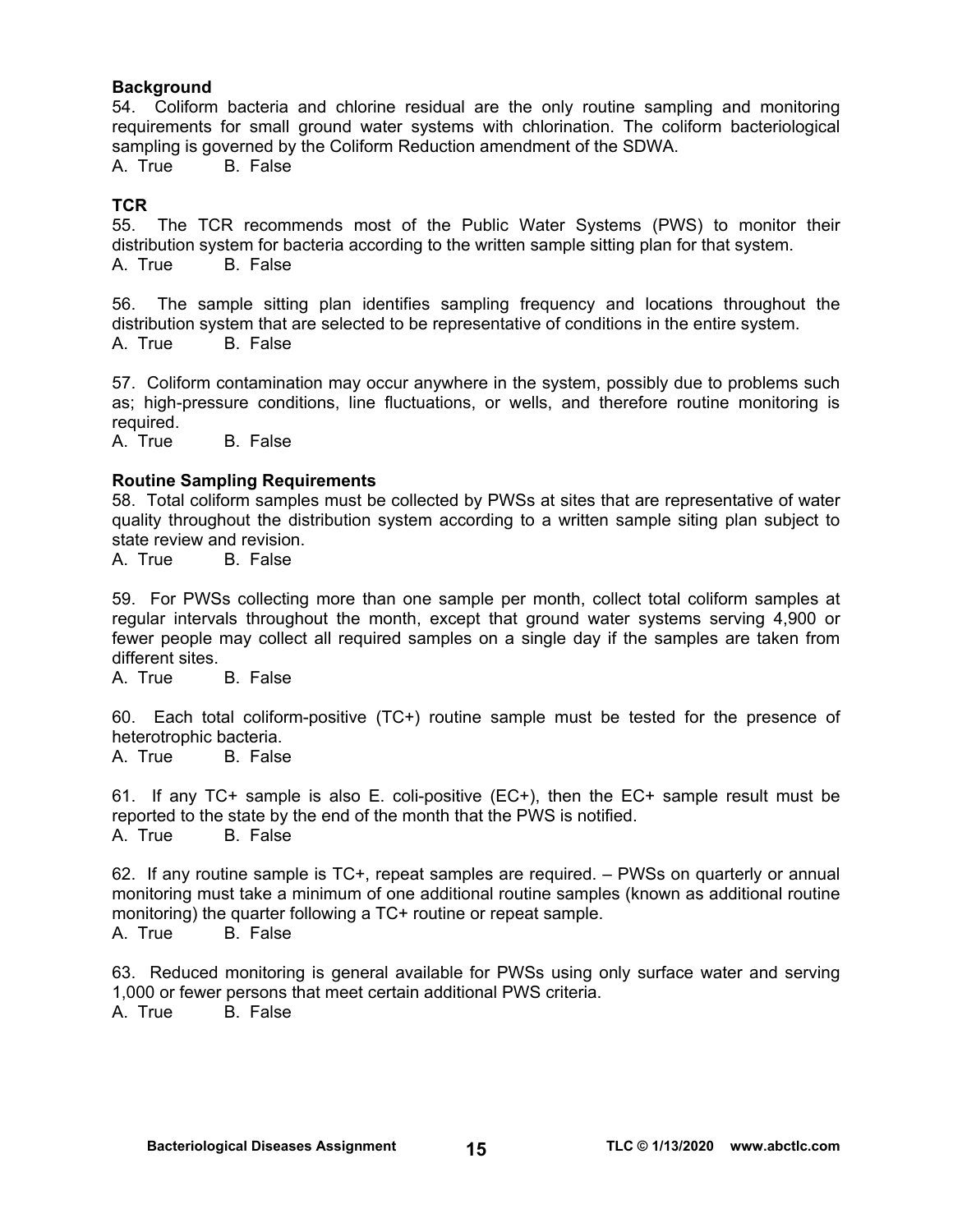### **Dangerous Waterborne Microbes**

64. Which of the following is a parasite that enters lakes and rivers through sewage and animal waste. It causes cryptosporidiosis, a mild gastrointestinal disease. The disease can be severe or fatal for people with severely weakened immune systems.

- A. Coliform Bacteria C. Giardia lamblia
- B. Cryptosporidium D. None of the above
- 65. Which of the following can cause bacillary dysentery?
- A. Fecal coliform bacteria C. Shigella
- B. Cryptosporidium D. None of the above

66. Which of the following are Gram-negative, non-spore-forming, facultatively anaerobic, nonmotile bacteria?

- A. Fecal coliform bacteria C. Shigellae
- B. Cryptosporidium D. None of the above

67. Which of the following are microscopic organisms that live in the intestines of warm-blooded animals? They also live in the waste material, or feces, excreted from the intestinal tract. When fecal coliform bacteria are present in high numbers in a water sample, it means that the water has received fecal matter from one source or another.

- A. Fecal coliform bacteria C. Shigella dysenteriae
- B. Cryptosporidium D. None of the above

68. Which of the following are common in the environment and are generally not harmful? However, the presence of these bacteria in drinking water are usually a result of a problem with the treatment system or the pipes which distribute water, and indicates that the water may be contaminated with germs that can cause disease.

A. Coliform Bacteria C. Giardia lamblia

B. Cryptosporidium D. None of the above

69. Which of the following are bacteria whose presence indicates that the water may be contaminated with human or animal wastes? Microbes in these wastes can cause short-term effects, such as diarrhea, cramps, nausea, headaches, or other symptoms.

A. Fecal Coliform and E. coli C. Shigella dysenteriae

B. Cryptosporidium D. None of the above

### **Bacteriological Monitoring Introduction**

70. Which of the following are usually harmless, occur in high densities in their natural environment and are easily cultured in relatively simple bacteriological media?

- A. Indicator bacteria C. Viruses
- B. Amoebas D. None of the above

71. Indicators in common use today for routine monitoring of drinking water include total coliforms, fecal coliforms, and?

- A. Cryptosporidium C. Escherichia coli (E. coli)
- B. Protozoa D. None of the above
- 72. According to the text, the routine microbiological analysis of your water is for?
- A. Contamination C. Coliform bacteria
- B. Colloids D. None of the above

(S) Means the answer can be plural or singular in nature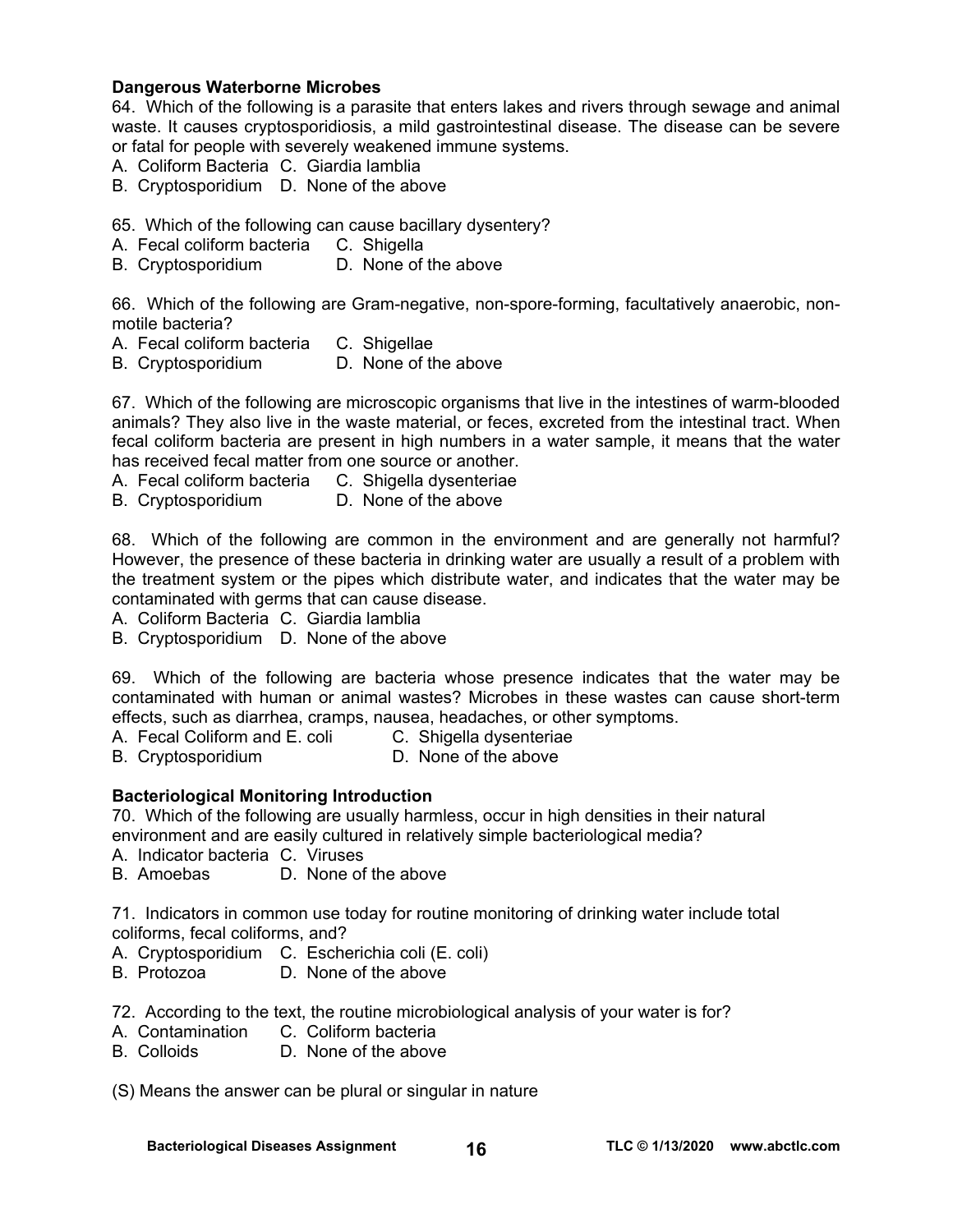### **Bacteria Sampling**

73. Water samples for \_\_\_\_\_\_\_\_\_\_\_\_\_\_\_\_\_ must always be collected in a sterile container.

- A. Amoebas C. Viruses
- B. Bacteria tests D. None of the above

#### **Methods**

74. The MMO-MUG test, a product marketed as  $\qquad \qquad$ , is the most common. The sample results will be reported by the laboratories as simply coliforms present or absent.

A. Colilert **C.** Total coliform analysis

B. Coliform D. None of the above

### **Microbial Regulations**

75. One of the key regulations developed and implemented by the United States Environmental Protection Agency (USEPA) to counter pathogens in drinking water is the Surface Water Treatment Rule.

A. True B. False

76. Among Surface Water Treatment Rule provisions, the rule requires that a public water system, using surface water (or ground water under the direct influence of surface water) as its source, have sufficient treatment to reduce the source water concentration of protozoa and coliform bacteria by at least 99.9% and 99.99%, respectively.

A. True B. False

77. The Surface Water Treatment Rule suggests treatment criteria to assure that these performance recommendations are met; they may include turbidity limits, disinfectant residual and disinfectant contact time conditions.

A. True B. False

### **Basic Types of Water Samples**

78. It is important to properly identify the type of sample you are collecting. A. True B. False

#### **The three (3) primary types of samples are:**

79. A PWS collecting at least 40 samples per month has greater than 5.0 percent of the routine/repeat samples in the same month that are TC+.

- A. Trigger: Level 1 Assessment C. All of the above
- B. Trigger: Level 2 Assessment D. None of the above

80. A PWS has a second Level 1 Assessment within a rolling 12-month period.

- A. Trigger: Level 1 Assessment C. All of the above
- B. Trigger: Level 2 Assessment D. None of the above

81. A PWS on state-approved annual monitoring has a Level 1 Assessment trigger in 2 consecutive years.

- A. Trigger: Level 1 Assessment C. All of the above
	-
- B. Trigger: Level 2 Assessment D. None of the above

82. Samples collected following a coliform present routine sample. The number of repeat samples to be collected is based on the number of each samples you normally collect.

- A. Repeat C. Routine
- B. Special D. None of the above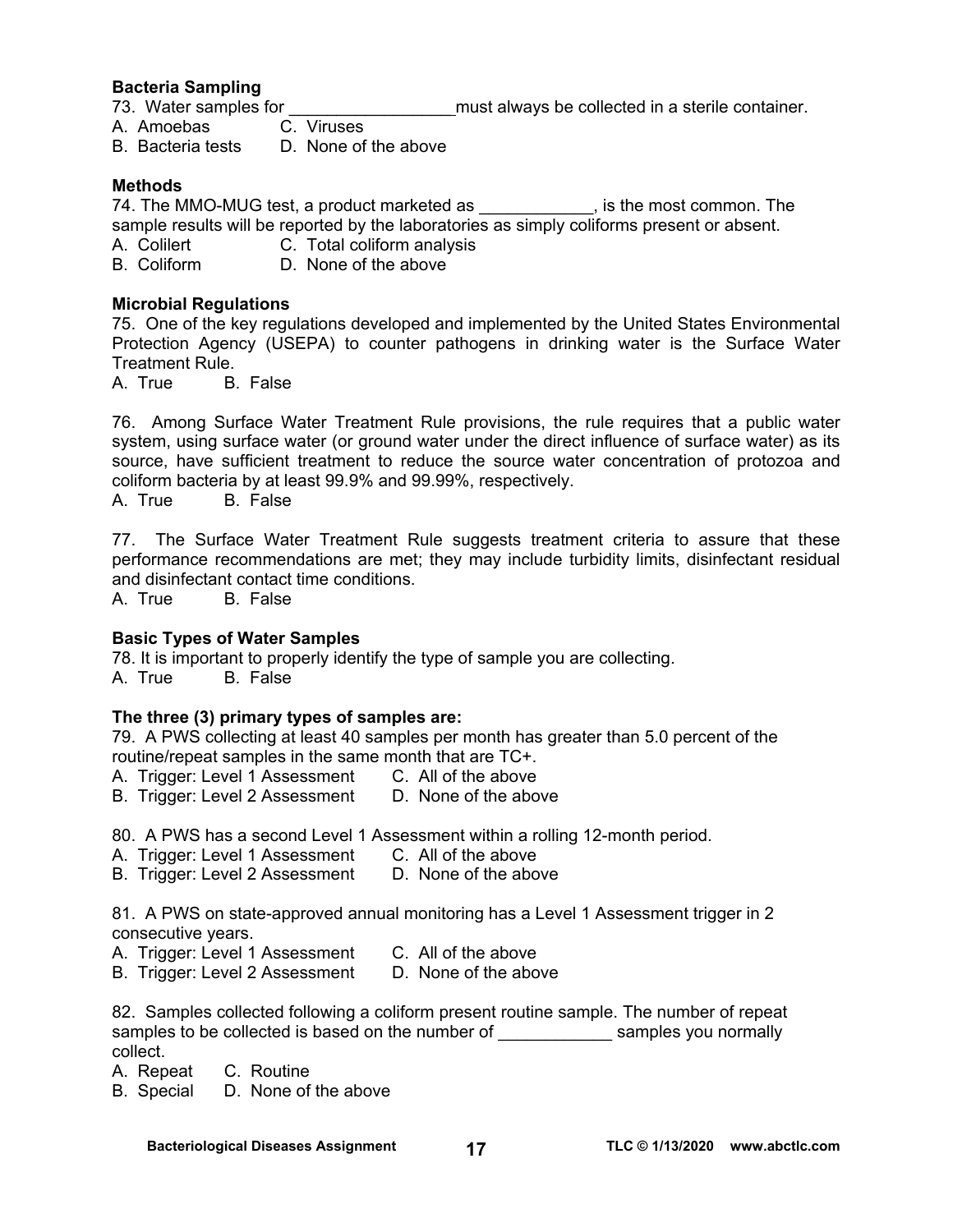83. A PWS fails to take every required repeat sample after any single TC+ sample

- A. Trigger: Level 1 Assessment C. All of the above
- B. Trigger: Level 2 Assessment D. None of the above

84. A PWS incurs an E. coli MCL violation.

- A. Trigger: Level 1 Assessment C. All of the above<br>B. Trigger: Level 2 Assessment D. None of the above
- B. Trigger: Level 2 Assessment

85. A PWS collecting fewer than 40 samples per month has 2 or more TC+ routine/ repeat samples in the same month.

- A. Trigger: Level 1 Assessment C. All of the above
	-
- B. Trigger: Level 2 Assessment D. None of the above

86. Noncommunity and nontransient noncommunity public water systems will sample at the same frequency as a like sized community public water system if:

1. It has more than 1,000 daily population and has ground water as a source, or

2. It serves 25 or more daily population and utilizes surface water as a source or ground water under the direct influence of surface water as its source.

A. True B. False

87. Noncommunity and nontransient, noncommunity water systems with less than 10,000 daily population and groundwater as a source will sample on an annual basis.

A. True B. False

### **Positive or Coliform Present Results**

88. If you are notified of a positive coliform test result you need to contact either the Drinking Water Program or your local county health department within 72 hours, or by the next business day after the MCL compliance violation

A. True B. False

89. With a positive total coliform sample, and after you have contacted an agency for assistance, you will be instructed as to the proper repeat sampling procedures and possible corrective measures for solving the problem. It is very important to initiate the example as the corrective measures will be based on those results.

A. Perform routine procedures C. Corrective measures

B. Repeat sampling immediately D. None of the above

### **Heterotrophic Plate Count HPC**

90. Heterotrophic Plate Count (HPC) --- formerly known as the Bac-T plate, is a procedure for estimating the number of live heterotrophic bacteria and measuring changes during water treatment and distribution in water or in swimming pools.

A. True B. False

### **Heterotrophic Plate Count (Spread Plate Method**)

91. Which of the following provides a technique to quantify the bacteriological activity of a sample?

A. Colonies C. Heterotrophic Plate Count

B. Agar D. None of the above

### **Total Coliforms**

92. This MCL is based on the presence of total coliforms, and compliance is on a daily or weekly basis, depending on your water system type and state rule.

A. True B. False

**Bacteriological Diseases Assignment** 18 **12 TLC © 1/13/2020** www.abctlc.com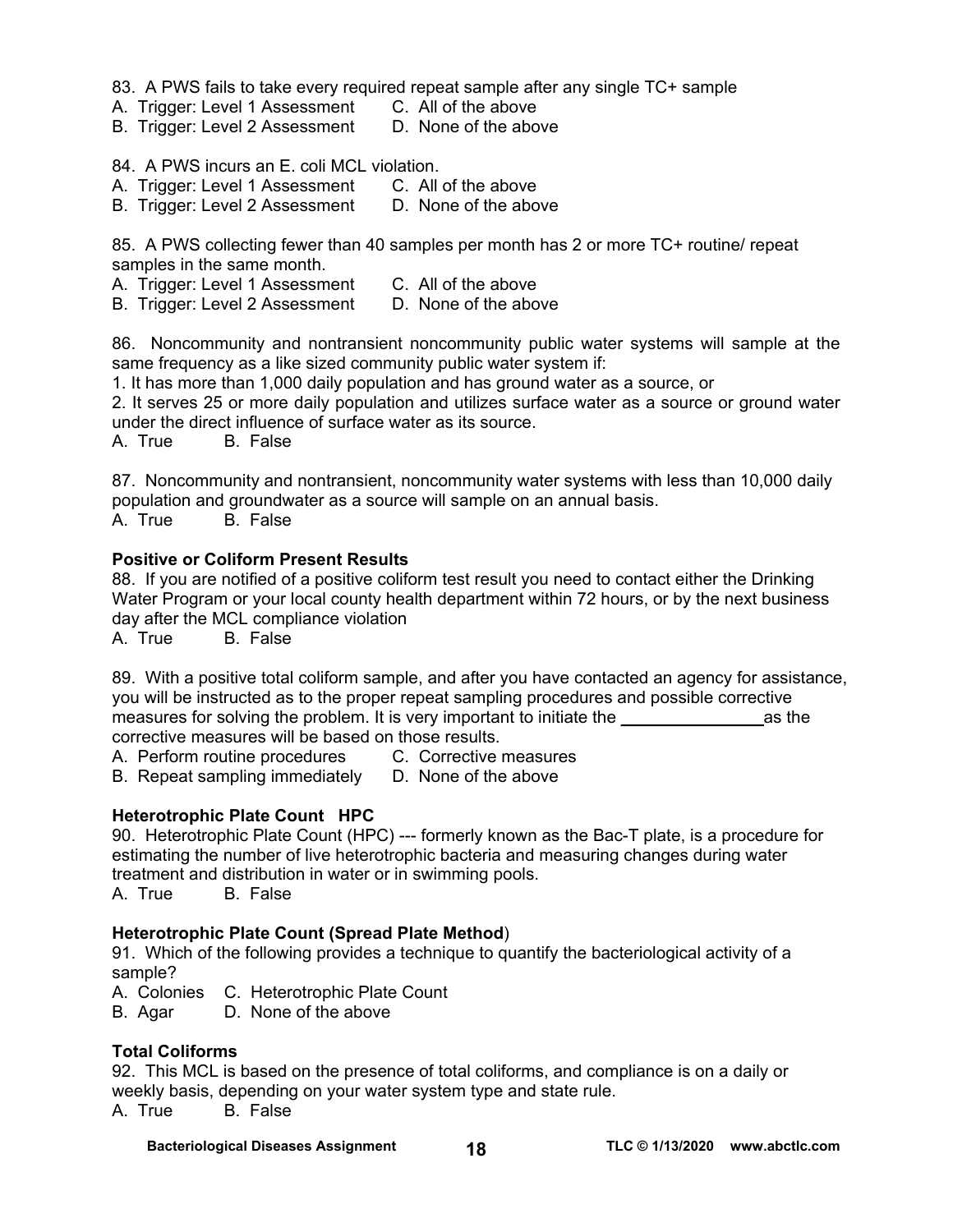93. For systems that collect fewer than \_\_\_\_\_\_\_\_\_\_\_\_\_\_\_\_\_\_\_ samples per month, no more than one sample per month may be positive. In other words, the second positive result (repeat or routine) in a month or quarter results in a MCL violation.

A. 40 C. 200

B. 100 D. None of the above

## **Revised Total Coliform Rule (RTCR) Summary**

94. EPA published the Revised Total Coliform Rule (RTCR) in the Federal Register (FR) on February 13, 2013 (78 FR 10269). It is the revision to the 1989 Total Coliform Rule (TCR). A. True B. False

95. The RTCR upholds the purpose of the 1989 TCR to protect public health by ensuring the duplicity of the drinking water distribution system and monitoring for the absence of microbial contamination.

A. True B. False

96. The RTCR establishes criteria for systems to qualify for and stay on for special increased monitoring, which could reduce water system problems for better system operation. A. True B. False

97. The water provider shall develop and follow a sample-siting plan that designates the PWS's collection schedule. This includes location of\_\_\_\_\_\_\_\_\_\_\_.

- A. Routine and repeat water samples C. Microbial contamination
- B. Reduced monitoring D. Repeat water samples
- 

98. The water provider shall collect example the state on a regular basis (monthly, quarterly, annually). Have samples tested for the presence of total coliforms by a state certified laboratory.

A. Routine water samples C. Microbial contamination

B. Reduced monitoring D. Repeat water samples

99. PN is required for violations incurred. Within required timeframes, the PWS must use the required health effects language and notify the public if they did not comply with certain requirements of the RTCR. The type of \_\_\_\_\_\_\_\_\_\_\_\_\_\_\_ depends on the severity of the violation.

A. CCR(s) C. MCL violation<br>B. PN D. TC+ routine or

D. TC+ routine or repeat sample

100. The RTCR requires public water systems that are vulnerable to microbial contamination to identify and fix problems.

A. True B. False

101. The water provider shall collect repeat samples (at least 3) for each TC+ positive routine sample.

A. True B. False

102. For PWSs on quarterly or annual routine sampling, collect additional routine samples (at least 3) in the month after a

- A. CCR(s) C. Total coliform positive samples
- B. PN D. TC+ routine or repeat sample

(S) Means the answer can be plural or singular in nature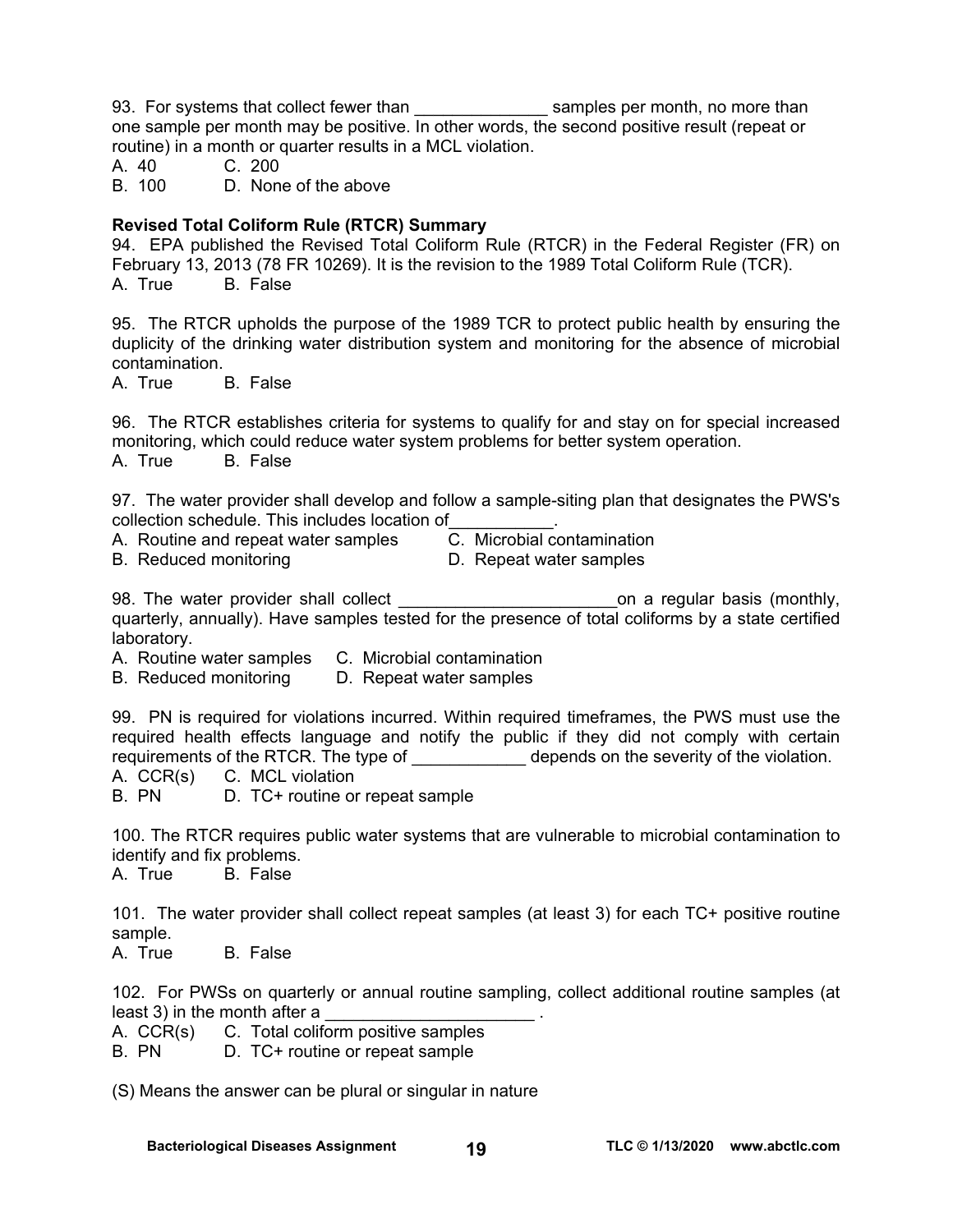103. PWSs incur violations if they do not comply with the requirements of the RTCR. The violation types are essentially the same as under the TCR with few changes. The biggest change is no acute or monthly MCL violation for example is no acute or monthly MCL violation for A. CCR(s) C. Total coliform positive samples B. PN D. TC+ routine or repeat sample 104. Community water systems (CWSs) must use specific language in their CCRs when they must conduct an assessment or if they incur\_\_\_\_\_\_\_\_\_\_\_\_\_\_\_\_. A. CCR(s) C. An E. coli MCL violation B. PN D. TC+ routine or repeat sample

105. The water provider shall analyze all \_\_\_\_\_\_\_\_\_\_\_\_\_\_\_\_\_\_\_\_that are total coliform positive (TC+) for E. coli.

A. Routine or repeat water samples C. Microbial contamination

B. Reduced monitoring D. Repeat water samples

106. The RTCR requires public water systems (PWSs) to meet a legal limit for E. coli, as demonstrated by required monitoring. A. True B. False

107. The RTCR suggests the frequency and timing of required microbial testing based on, public water type and source water type.

A. True B. False

### **Disinfection Key**

108. The RTCR requires 99.99% or 4 log inactivation of \_\_\_\_\_\_\_\_\_\_\_\_\_\_.

- A. Enteric viruses C. Giardia lamblia cysts
- B. Crypto D. None of the above

109. The RTCR requires 99% or 2 log inactivation of \_\_\_\_\_\_\_\_\_\_\_\_\_\_\_\_\_\_\_\_.

- A. Enteric viruses C. Giardia lamblia cysts
- B. Crypto D. None of the above

110. The RTCR requires 99.9% or 3 log inactivation of

- A. Enteric viruses C. Giardia lamblia cysts
- B. Crypto D. None of the above

111. The RTCR requires the chlorine residual leaving the plant must be  $=$  or  $\frac{mgl}{L}$ and measurable throughout the system.

 $A > 0.2$  C. 0.2

B. 2.0 D. None of the above

### **Giardia lamblia**

112. Which of the following bugs has been responsible for more community-wide outbreaks of disease in the U.S. than any other, and drug treatment are not 100% effective?

- A. Giardia lamblia C. Giardiasis
- B. Cryptosporidiosis D. None of the above

113. All of these diseases, with the exception of \_\_\_\_\_\_\_\_\_\_\_\_\_\_\_\_\_\_, have one symptom in common: diarrhea. They also have the same mode of transmission, fecal-oral, whether through person-to-person or animal-to-person contact.

- A. HIV infection C. Hepatitis A
- B. Giardiasis D. None of the above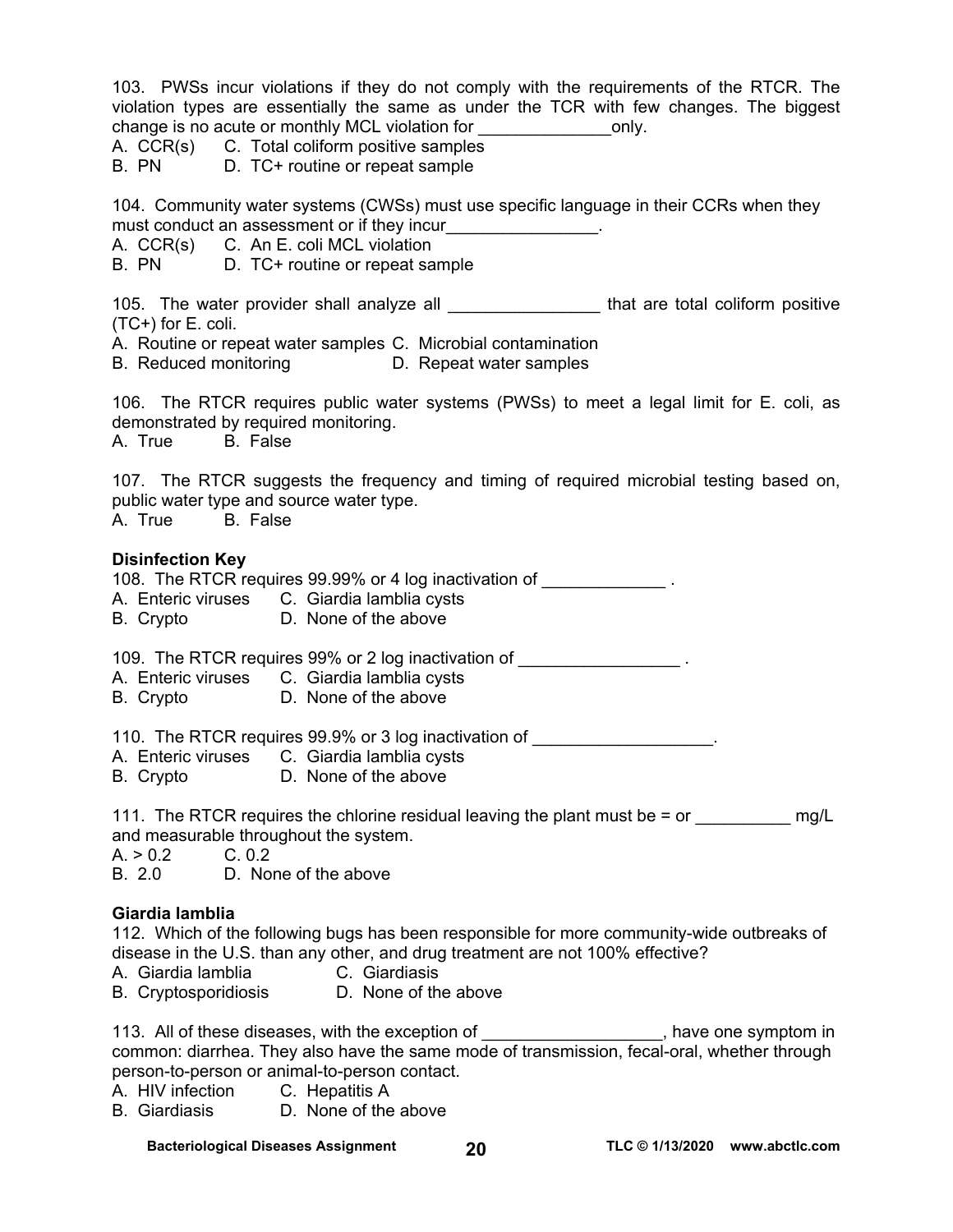### **Primary Waterborne Diseases Section**

114. Humans are the reservoir for the Salmonella typhi pathogen, which causes diarrheal illness, and also known as?

A. Campylobacter **C. Typhoid fever** 

B. Shigella dysenteriae D. None of the above

115. Shigella species, in the United States two-thirds of the shigellosis in the U.S. is caused by Shigella dysenteriae and the remaining one-third is caused by Shigella Campylobacter. A. True B. False

116. Campylobacter, the basics. It's a bacterium. It causes diarrheal illness.

A. True B. False

### **Waterborne Bacterial Diseases**

117. Campylobacteriosis outbreaks have most often been associated with food, especially chicken and un-pasteurized milk, as well as un-chlorinated water. These organisms are also an important cause of "travelers' diarrhea." Medical treatment generally is not prescribed for campylobacteriosis because recovery is usually rapid.

A. True B. False

## **Viruses**

#### **Coronavirus**

118. It looks like the COVID-19 coronavirus is not able to live in water. A. True B. False

### **Chain of Custody Procedures**

119. If both parties involved in the transfer must sign, date and note the time on the chain of custody record, this is known as?

- A. TC Plan C. Samples transfer possession
- B. Sample siting plan D. None of the above

120. The recipient will then attach the the showing the transfer dates and times to the custody sheets. If the samples are split and sent to more than one laboratory, prepare a separate chain of custody record for each sample.

A. Shipping invoices C. Sample siting plan

B. Chain of custody release D. None of the above

### **Factors in Chlorine Disinfection: Concentration and Contact Time**

121. Based on the work of several researchers, CXT values [ final free chlorine concentration (mg/L) multiplied by minimum contact time (minutes)], offer water operators guidance in computing an effective combination of chlorine concentration and required to achieve disinfection of water at a given temperature.

- A. Chlorine concentration C. Higher strength chlorine solutions
- B. Chlorine contact time D. None of the above

# **Escherichia Coli Section**

## **Fecal Coliform Bacteria**

122. Fecal Coliform Bacteria live in the waste material, or feces, excreted from the intestinal tract. When fecal coliform bacteria are present in high numbers in a water sample, it means that the water has received entitled the source or another.

- A. Bacteria levels C. Enrichment concentrations
- B. Fecal matter D. None of the above

Bacteriological Diseases Assignment 21 **1988** TLC © 1/13/2020 www.abctlc.com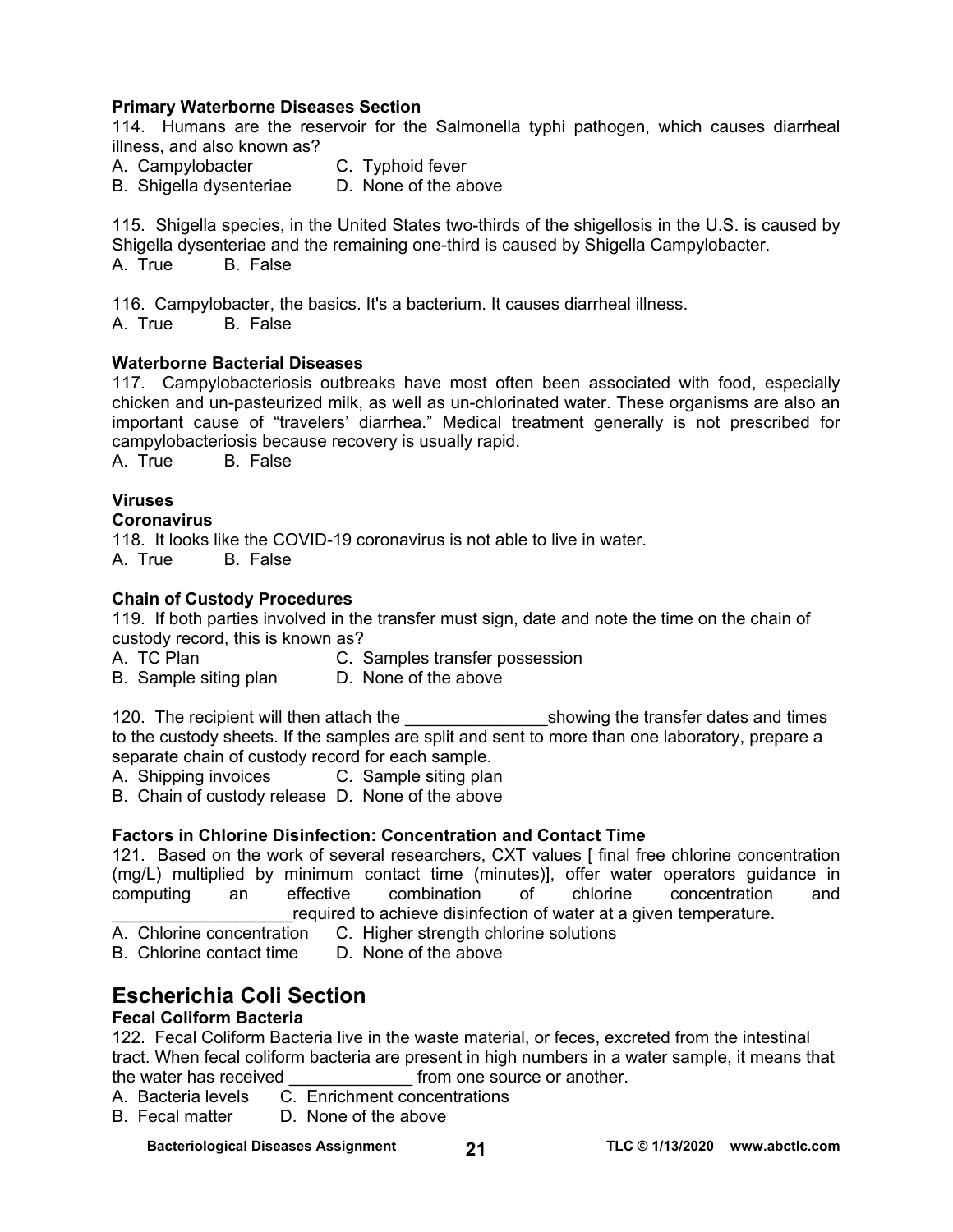123. Although not necessarily agents of disease, **with the manual manual may indicate the presence** 

of disease-carrying organisms, which live in the same environment as the fecal coliform bacteria.

- A. Paramecium C. Fecal coliform bacteria
- B. Bacteria D. None of the above

## **Reasons for Natural Variation**

124. Which of the following is dependent on specific conditions for growth, and these conditions change quickly, fecal coliform bacteria counts are not easy to predict?

- A. Fecal matter **C. Bacterial concentrations**
- B. Fecal coliform bacteria D. None of the above

125. Winter rains may wash more \_\_\_\_\_\_\_\_\_\_\_\_\_\_ from urban areas into a stream; cool water temperatures may cause a major die-off.

- A. Fecal matter C. Bacterial concentrations
- B. Fecal coliform bacteria D. None of the above

# **Expected Impact of Pollution**

126. The primary sources of the state of the state wastewater treatment plant

discharges, failing septic systems, and animal waste.

- A. Bacteria levels **C. Fecal coliform bacteria**
- B. New sources of bacteria D. None of the above

# **Indicator Connection Varies**

127. General coliforms, E. Coli, and Enterococcus bacteria are the "

organisms generally measured to assess microbiological quality of water.

- A. Pathogens C. Indicator
- B. Fecal coliforms D. None of the above

# **E. coli O157:H7**

128. Symptoms of E. coli O157:H7 (bacterium) vary with type caused .

- A. Gastroenteritis C. E. coli
- B. Bacterium D. None of the above

# **What is Escherichia coli O157:H7?**

129. Systems serving 25 to 1,000 people typically take one sample per month. Some states reduce this frequency to quarterly for ground water systems if a recent sanitary survey shows that the system is free of sanitary defects.

A. True B. False

130. Larger types of systems can qualify for five samples a month.

A. True B. False

131. Systems using surface water, rather than ground water, are required to take extra steps to protect against bacterial contamination because surface water sources are more vulnerable to such contamination.

A. True B. False

132. Which of the following is a normal occupant of the intestines of all animals, including humans?

- A. Shigella dysenteriae C. Bacterium
- B. E. coli O157:H7 D. None of the above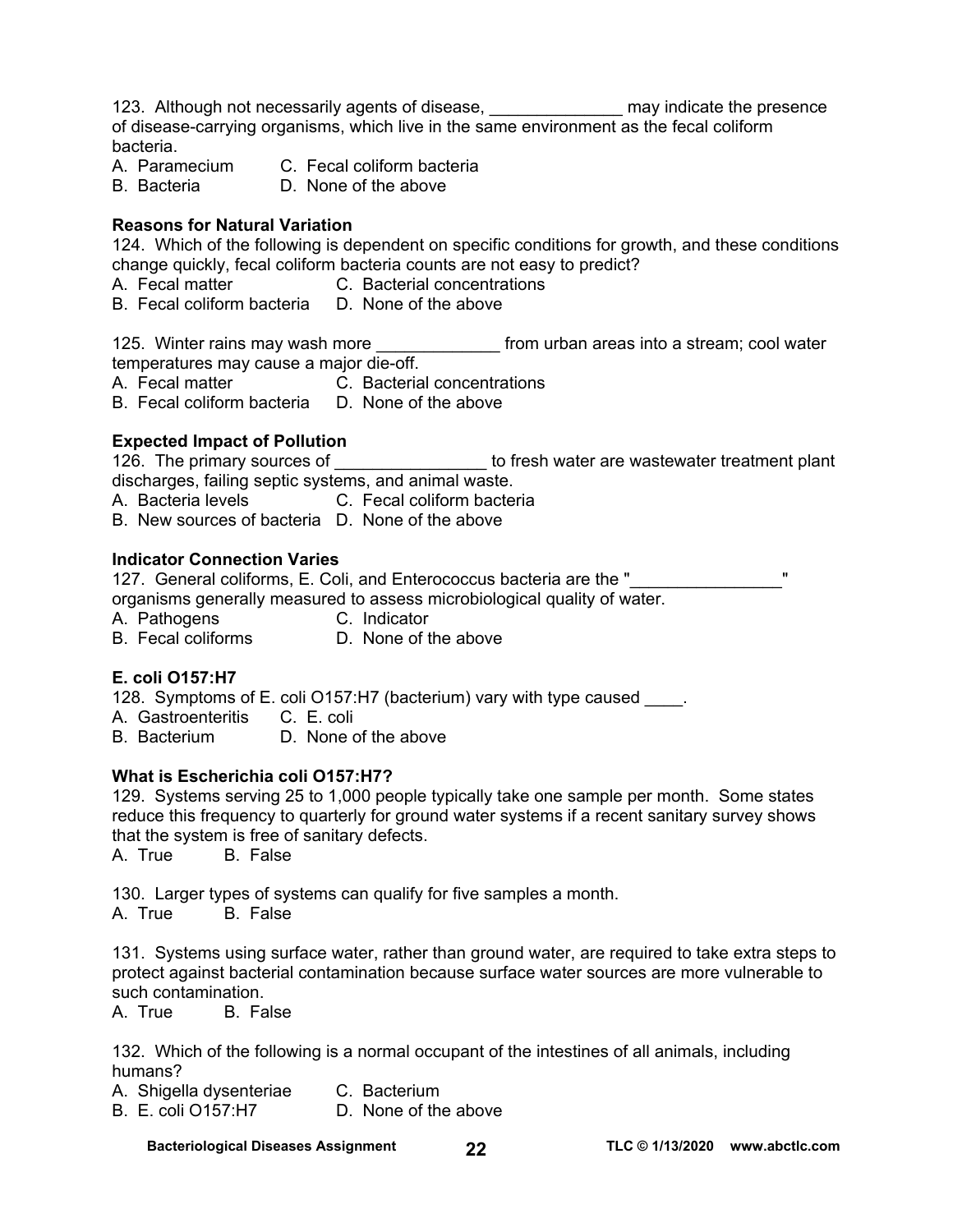133. Under the Safe Drinking Water Act, the EPA requires public water systems to monitor for ?

- A. Indicators C. Coliform bacteria
- B. Five samples a month D. None of the above

134. Systems analyze first for total coliform, any time that a sample is positive for total coliform, the same sample must be analyzed for either

- A. Total coliform C. Fecal coliform or E. coli
- B. Sanitary survey **D. None of the above**

# **Giardiasis Giardia lamblia Section**

135. According to the text, Giardia lamblia (intestinalis) is a single celled animal, i.e., a protozoa, that moves with the aid of five flagella. In Europe, it is sometimes referred to as?

A. Lambia intestines C. Lamblia intestinalis

B. Giardia intestinalis D. None of the above

136. Giardiasis is the most frequent cause of non-bacterial diarrhea in North America. Giardia duodenalis, cause of giardiasis, is a one-celled, Microscopic parasite that can live in the intestines of animals and people.

A. True B. False

137. Giardia is found in every region throughout the world and has become recognized as one of the most common causes of waterborne (and occasionally foodborne) illness often referred to as "Beaver Fever."

A. True B. False

138. Approximately one week after ingestion of the more prolonged, greasy diarrhea, gas, stomach cramps, fatigue, and weight loss begin.

- A. Intestinal flora C. Degrees of symptoms
- B. Giardia cysts D. None of the above

139. Giardiasis disease runs its course in a week or two, although in some cases, the disease may linger for months, causing severe illness and weight loss. Nonetheless, the basic biology of this **the set of the set of the set of the set of the set of the set of the set of the set of the set of the set of the set of the set of the set of the set of the set of the set of the set of the set of the set of the set** 

- A. Intestinal flora **C. Parasite**
- B. Giardia cysts D. None of the above
	-

140. Which of the following uses these mitosomes in the maturation of iron-sulfur proteins rather than in ATP synthesis as is the case in mitochondria-possessing eukaryotes?

- 
- A. Intestinal flora C. Microaerophilic Giardia B. Giardia cysts D. None of the above

# **Nature of Disease**

141. Which of the following may involve diarrhea within 1 week of ingestion of the cyst, which is the environmental survival form and infective stage of the organism?

- A. Human giardiasis C. Immune deficiencies
- 
- B. The disease mechanism D. None of the above

142. Which of the following have been isolated and described through analysis of their proteins and DNA; type of strain, however, is not consistently associated with disease severity?

- A. Several strains of G. lamblia C. Human giardiasis
- B. The microaerophilic Giardia **D.** None of the above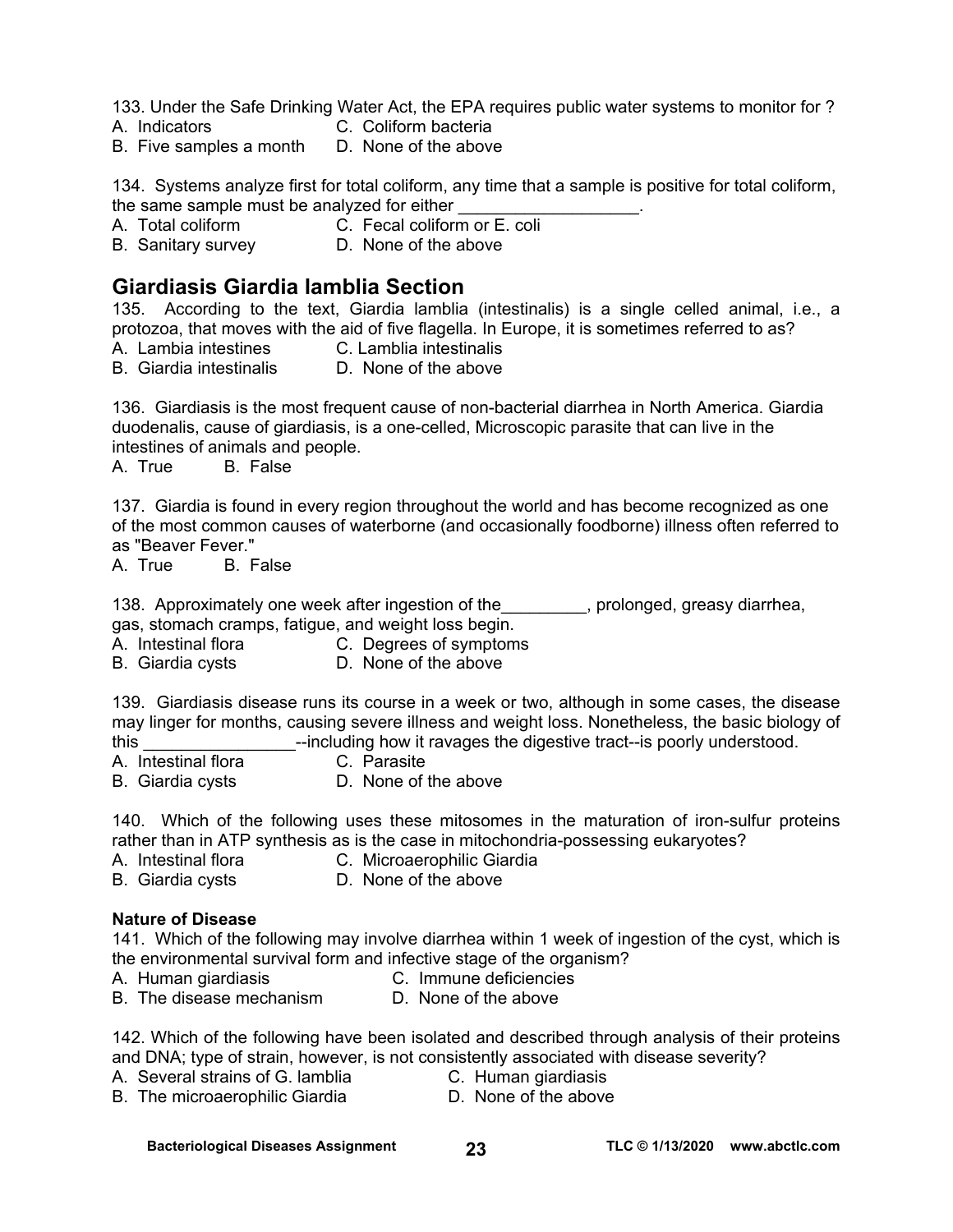#### **Diagnosis of Human Illness**

143. Giardia lamblia is frequently diagnosed by visualizing the organism, either the trophozoite (active reproducing form) or the cyst (the resting stage that is resistant to adverse environmental conditions) in stained preparations or unstained wet mounts with the aid of a microscope. A. True B. False

#### **Target Populations**

144. Chronic symptomatic giardiasis is more common in adults than children are. A. True B. False

# **Cryptosporidiosis Section**

145. Until 1993, when over 400,000 people in Milwaukee became ill with diarrhea after drinking water contaminated with the parasite, few people had heard of Cryptosporidium parvum, or the disease it causes, cryptosporidiosis.

A. True B. False

146. Transmission is also common from ingestion of food or water contaminated with stool, including water in the recreational water park and swimming pool settings.

A. True B. False

147. Symptoms of cryptosporidiosis include, most commonly, watery diarrhea and cramps, sometimes severe. Weight loss, nausea, vomiting, and fever are also possible.

A. True B. False

148. The severity of symptoms varies with the degree of underlying immunosuppression, with immunocompetent patients commonly experiencing watery diarrhea for a few days to 4 or more weeks and occasionally having a recurrence of diarrhea after a brief period of recovery.

A. True B. False

149. Cryptosporidiosis is most particularly a danger for the immunocompromised, especially HIV-positive persons and persons with AIDS. Individuals with CD4 cell counts below 200 are more likely to experience severe complications, including prolonged diarrhea, dehydration, and possible death.

A. True B. False

# **Cholera -Vibrio cholerae Section**

150. In 1883, Louis Pasteur discovered V cholerae during a cholera outbreak in Egypt. A. True B. False

151. Cholera has been very common in industrialized nations for the last 100 years.

A. True B. False

152. Cholera is always life-threatening, it is easily prevented and treated with chloramines. A. True B. False

153. In the United States, because of advanced water and sanitation systems, cholera is not a major threat; however, everyone, especially travelers, should be aware of how the disease is transmitted and what can be done to prevent it.

A. True B. False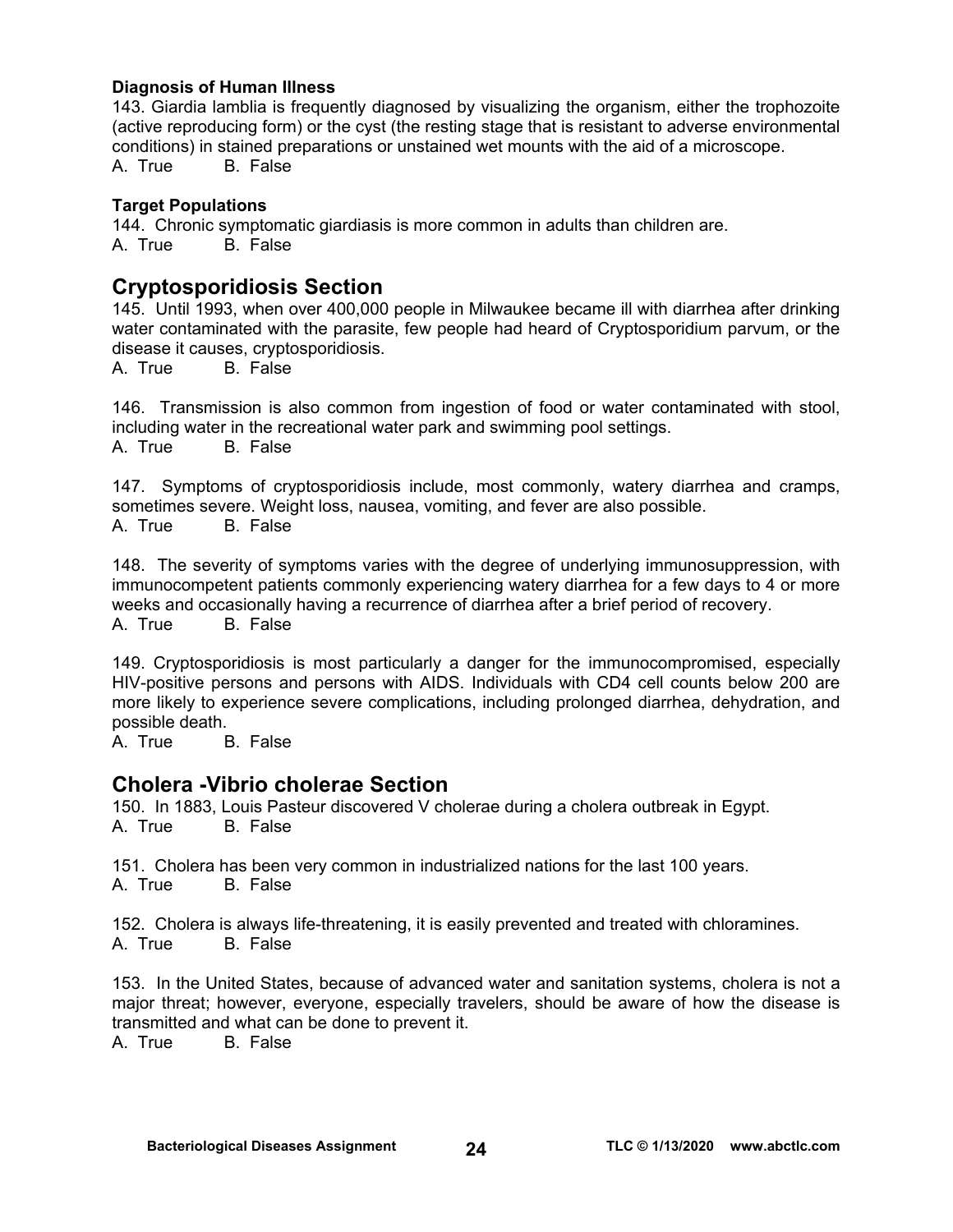154. The V cholerae organism is a comma-shaped, gram-negative aerobic bacillus whose size varies from 1-3 mm in length by 0.5-0.8 mm in diameter. Its antigenic structure consists of a flagellar H antigen and a somatic O antigen.

A. True B. False

# **Related Diseases and Associated Illnesses Section**

## **Amebic Meningoencephalitis PAM Section Naegleria fowleri**

155. Primary Amebic Meningoencephalitis (PAM) is a common and usually deadly disease caused by infection with the ameba (a multi-celled organism that maintains the original shape). A. True B. False

156. Following an incubation period of 2-15 days, there is a relatively sudden start of severe meningitis-like symptoms, which begin with fever and headache. These are rapidly followed by sensitivity to light, nausea, projectile vomiting, stiff neck, and, in many cases, disturbances to taste and smell. Changes in behavior and seizures may also be present. As conditions worsen the patient falls into a coma. Death usually occurs 3-7 days after the onset of symptoms. A. True B. False

157. The ameba that causes the infection lives in soil and in freshwater ponds, lakes, rivers, poorly or non-chlorinated pools, discharge or holding basins, and hot springs throughout the world. Naegleria thrives in warm, stagnant bodies of fresh water when temperatures are high, usually above 80 degrees.

A. True B. False

### **Noroviruses Section**

158. Noroviruses (genus Norovirus, family Caliciviridae) are a group of related, single-stranded RNA, nonenveloped viruses that cause acute gastroenteritis in humans. Norovirus was recently approved as the official genus name for the group of viruses provisionally described as "Norwalk-like viruses" (NLV).

A. True B. False

159. Persons who are infected with norovirus should not prepare food while they have symptoms and for 3 weeks after they recover from their illness. Food that may have been contaminated by an ill person can be eaten.

A. True B. False

160. Illness caused by norovirus infection has several names, including stomach flu – this "stomach flu" is **not** related to the flu (or influenza), which is a respiratory illness caused by influenza virus.

A. True B. False

161. Noroviruses are found in the stool or vomit of infected people. People can become infected with the virus in several ways, including eating food or drinking liquids that are contaminated with norovirus; touching surfaces or objects contaminated with norovirus, and then placing their hand in their mouth; having direct contact with another person who is infected and showing symptoms (for example, when caring for someone with illness, or sharing foods or eating utensils with someone who is ill).

A. True B. False

162. Persons working in day-care centers or nursing homes should pay special attention to children or residents who have norovirus illness. This virus is very contagious and can spread rapidly throughout such environments.

A. True B. False

**Bacteriological Diseases Assignment TLC © 1/13/2020 25 [www.abctlc.com](http://www.abctlc.com)**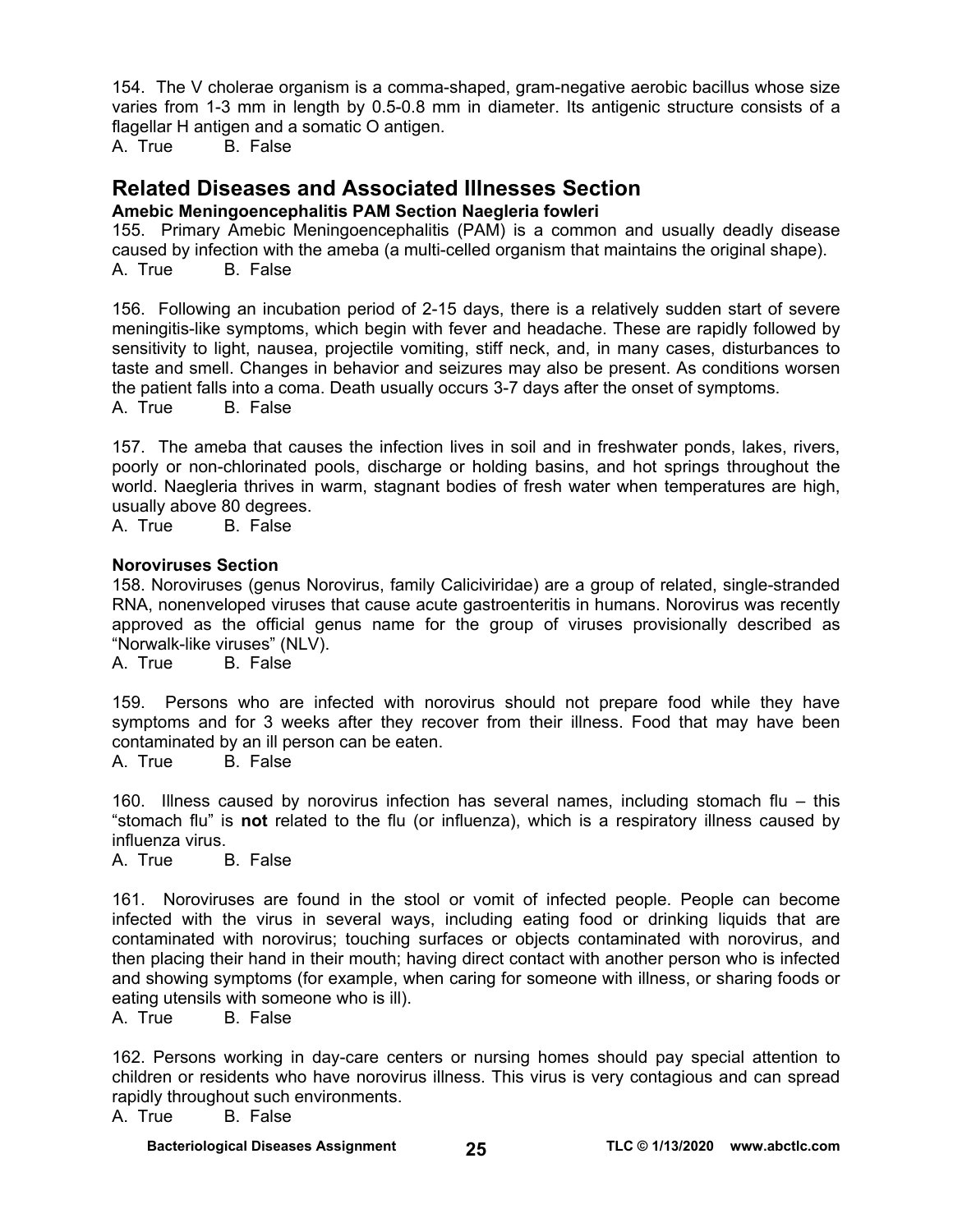# **Water Laboratory Analysis Section**

# **pH Testing Section**

163. When an atom loses **the same of thus has more protons than electrons**, the atom is a positively-charged ion or cation.

A. A proton C. An electron

B. Charge D. None of the above

164. Measurement of pH for aqueous solutions can be done with a glass electrode and a pH meter, or using indicators like strip test paper.

A. True B. False

165. In chemistry, pH is a measure of the acidity or basicity of an aqueous solution. Solutions with a pH greater than 7 are said to be acidic and solutions with a pH less than 7 are basic or alkaline.

A. True B. False

166. Pure water has a pH very close to?

A. 7 C. 7.7<br>B. 7.5 D. Nor

D. None of the above

167. \_\_\_\_\_\_\_\_\_\_\_\_\_\_\_\_\_\_\_\_\_\_\_\_\_\_\_\_\_ are determined using a concentration cell with transference, by measuring the potential difference between a hydrogen electrode and a standard electrode such as the silver chloride electrode.

- A. Primary pH standard values C. pH measurement(s)
- B. Alkalinity D. None of the above

168. Mathematically, pH is the negative logarithm of the activity of the (solvated) hydronium ion, more often expressed as the measure of the?

A. Electron concentration C. Hydronium ion concentration

B. Alkalinity concentration D. None of the above

169. Which of the following terms for aqueous solutions can be done with a glass electrode and a pH meter, or using indicators?

- A. Primary sampling C. Determining values
- B. Measurement of pH D. None of the above

170. The calculation of the pH of a solution containing acids and/or bases is an example of a \_\_\_\_\_\_\_\_\_\_\_\_\_\_ calculation, that is, a mathematical procedure for calculating the concentrations of all chemical species that are present in the solution

- A. Chemical speciation C. Visual comparison
- B. Spectrophotometer D. None of the above

# **Turbidity Testing Sub-Section**

These are QA/QC questions that ensure that you've read the questions. These questions may seem to be repeats, but are necessary for your comprehension and evaluation.

171. Turbidity is measured to evaluate the performance of

- A. Water treatment plant(s) C. Colloidal to coarse dispersions
- B. An aesthetic point D. None of the above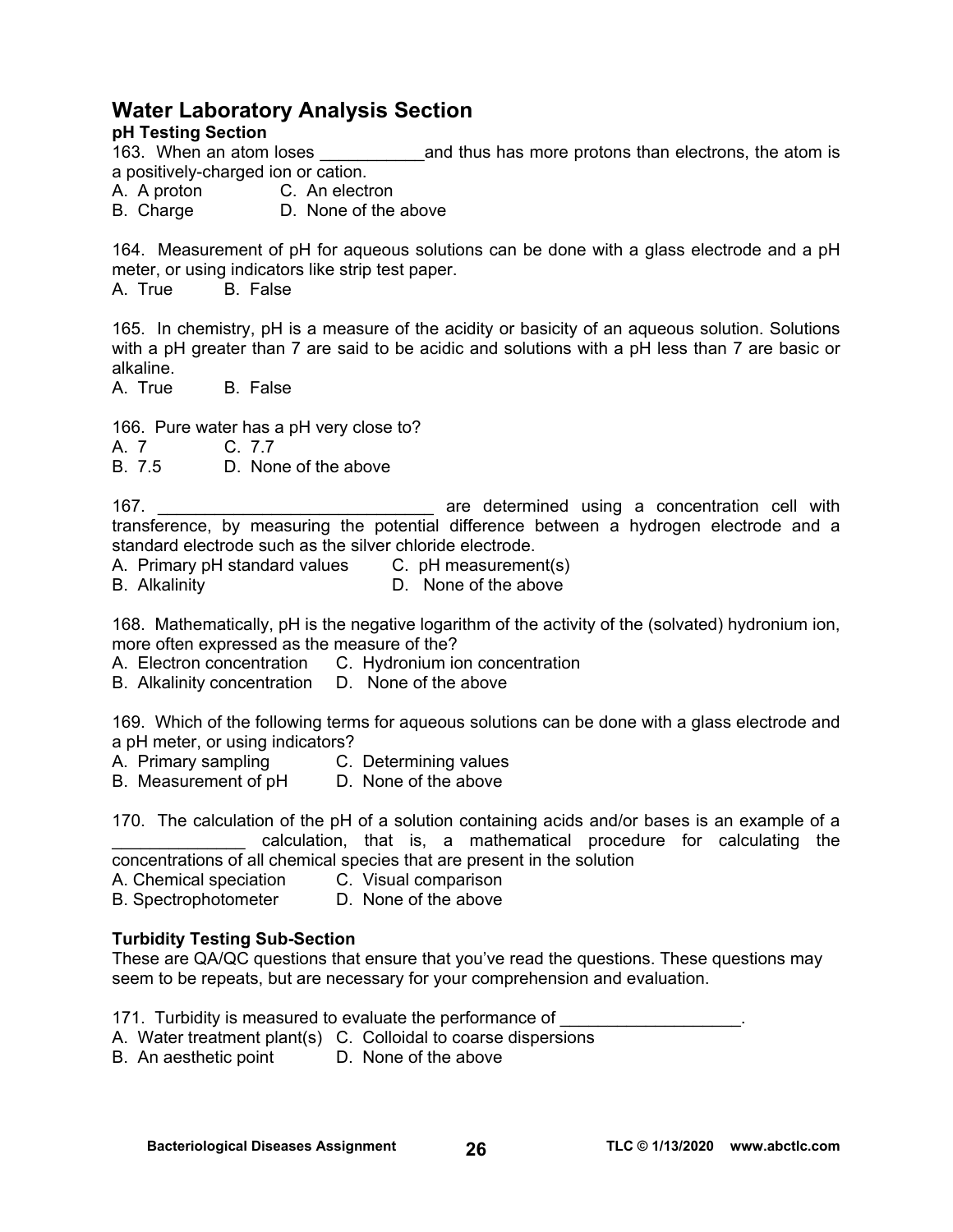| 172. Turbidity is caused by wide variety of suspended matter that range in size from colloidal to<br>coarse dispersions, depending upon the ______________________, and ranges from pure<br>inorganic substances to those that are highly organic in nature.<br>A. Water treatment plant(s) C. Degree of turbulence<br>B. An aesthetic point D. None of the above |
|-------------------------------------------------------------------------------------------------------------------------------------------------------------------------------------------------------------------------------------------------------------------------------------------------------------------------------------------------------------------|
| 173. Turbid waters are undesirable from __________ of view in drinking water supplies.<br>A. Water treatment plant(s) C. Colloidal to coarse dispersions<br>B. An aesthetic point D. None of the above                                                                                                                                                            |
| <b>Surface Water (SW) System Compliance</b><br>B. 95% of samples D. None of the above<br>175. 0.34 NTU in ___________________, never to exceed 1.0 NTU spike<br>A. Individual filter effluent C. Combined filter turbidity<br>B. 95% of samples D. None of the above                                                                                              |
| 176. Sample turbidity at each <b>solution</b><br>A. Individual filter effluent C. Combined filter turbidity<br>B. 95% of samples D. None of the above                                                                                                                                                                                                             |
| <b>Disinfection Key</b><br>177. 99.9% or 3 log inactivation of ________<br>A. Crypto C. Giardia lamblia cysts<br>B. Enteric viruses D. None of the above                                                                                                                                                                                                          |
| 178. 99.99% or 4 log inactivation of ___<br>A. Crypto C. Giardia lamblia cysts<br>B. Enteric viruses D. None of the above                                                                                                                                                                                                                                         |
| 179. 99% or 2 log inactivation of<br>A. Crypto C. Giardia lamblia cysts<br>B. Enteric viruses D. None of the above                                                                                                                                                                                                                                                |
| 180. The chlorine residual leaving the plant must be = $or > 2$ mg/L and measurable throughout<br>the system.<br><b>B.</b> False<br>A. True                                                                                                                                                                                                                       |
| <b>Turbidity Key</b><br>181. Turbidity is normally measured in mg/L and its size is measured in multimeters.<br>B. False<br>A. True                                                                                                                                                                                                                               |

182. Turbidity can be particles in the water consisting of finely divided solids, larger than bacteria, visible by the naked eye; ranging in size from 10 to 150mm. A. True B. False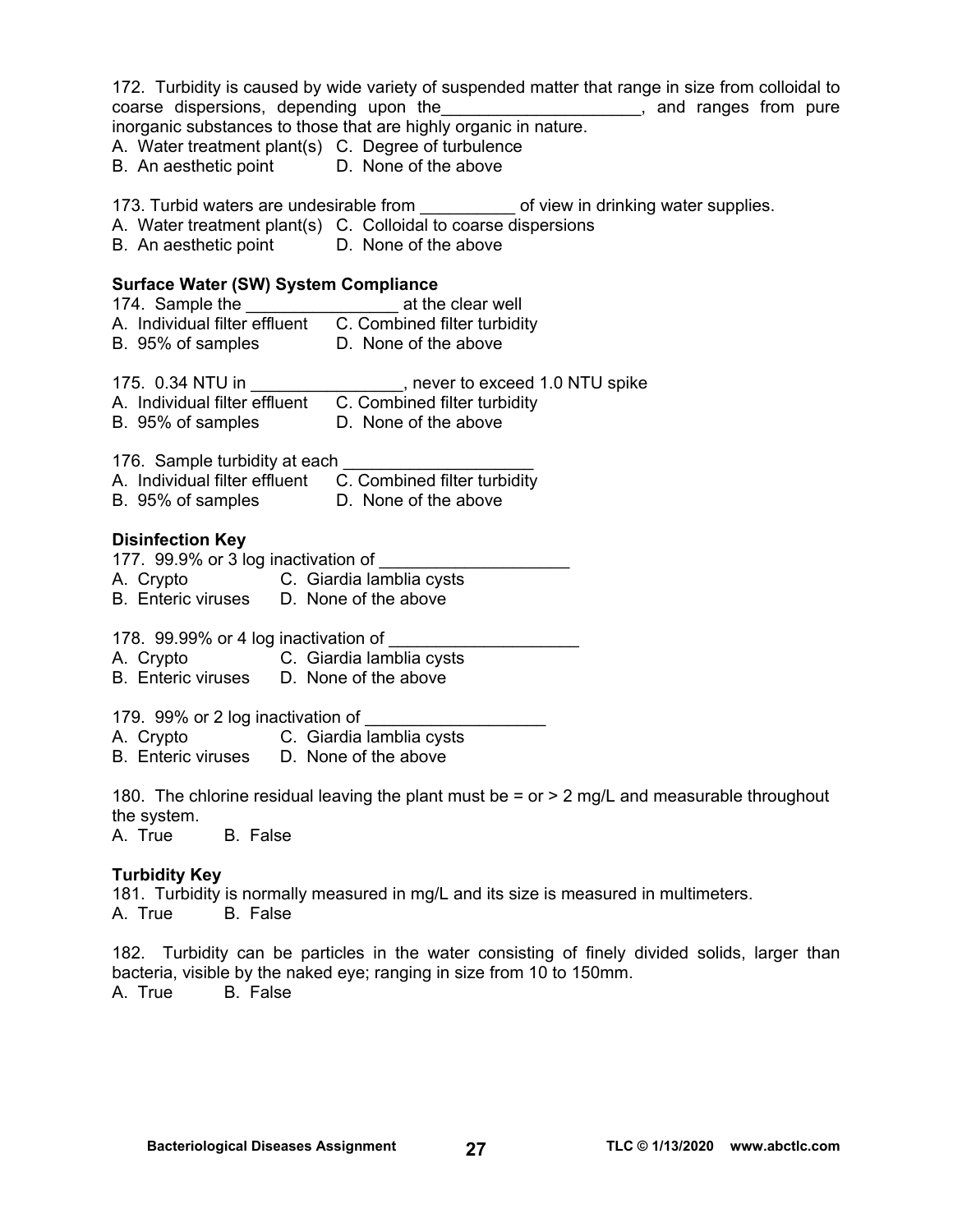#### **Cloudy Water**

183. In order to have gravity affect these particles, we must somehow make them larger, somehow have them come together (agglomerate); in other words, somehow make them "stick" together, thereby increasing their size and mass.

A. True B. False

## **Method 1623**

#### **Cryptosporidium and Giardia Analysis**

184. Special sterilization procedures are needed for equipment used in the collection of samples for?

- A. Total Organisms C. Indicator bugs
- 
- B. Cryptosporidium and Giardia **D.** None of the above
- 

185. Washing the equipment free of residual sodium hypochlorite solution with three rinses of filter-sterilized water; do not de-chlorinate the equipment using?

- A. Sodium thiosulfate C. Sodium hypochlorite solution
- B. Sulfuric acid D. None of the above
- 

# **Laboratory Analysis**

#### **Sample Procedures**

186. Samples need to be kept on ice and shipped to a central laboratory for analysis of coliphage, C. perfringens, Cryptosporidium, Giardia, and enteric viruses by the current analytical methods. The single-agar layer (SAL), direct plating method with induction of streptomycin and ampicillin is recommended for detection of somatic and F-specific coliphage in streamwater samples.

A. True B. False

187. In this method, 100-mL sample volumes are mixed with an agar medium, E. coli host culture, chemicals that induce the streptomycin and ampicillin enzymes, and appropriate antibiotics. The mixtures are poured into four 150- x 15-mm plates and incubated at 35°C. A. True B. False

188. Upon infection by coliphage in the water sample, the E. coli host cells are lysed and stable indolyl product that is dark blue is visible within each plaque.

A. True B. False

189. Viral plaques are easily identified and enumerated by the distinct blue circle. Because of contamination by naturally occurring bacteria in streamwater samples, antibiotic- resistant hostculture strains, E. coli CN-13 (resistant to nalidixic acid) and E. Coli F-amp (resistant to streptomycin and ampicillin) are used as hosts for somatic and F-specific coliphage, respectively.

A. True B. False

190. Large sample volumes, such as 1-L volumes or greater, are recommended for detection of coliphage in ground water.

A. True B. False

191. Standard MF techniques are used, and \_\_\_\_\_\_\_\_\_\_\_\_\_ are incubated anaerobically for 24 hours at 44.5°C. A. Oocyst(s) C. Large sample volumes

- 
- B. The plates D. None of the above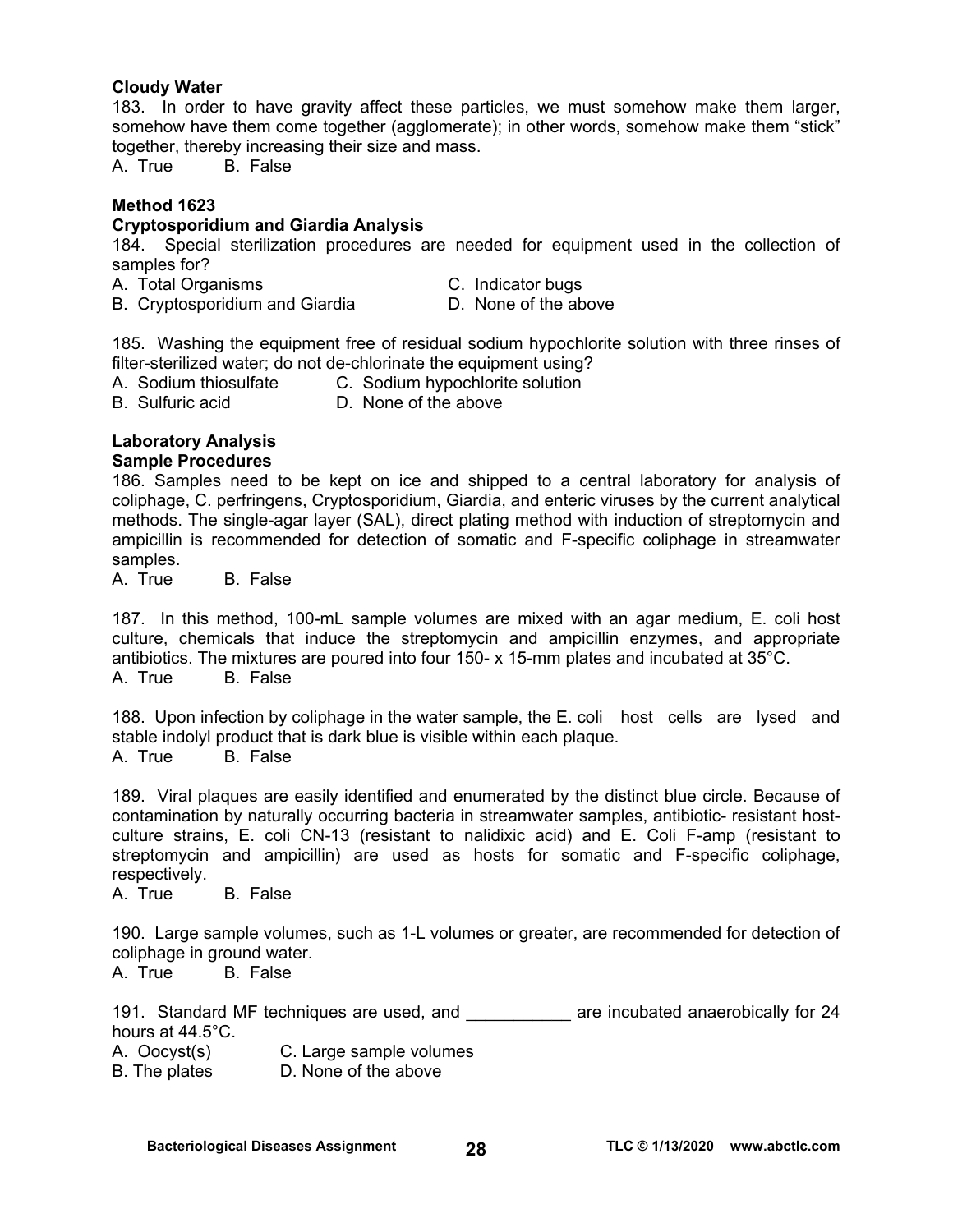192. After incubation, the plates are exposed to ammonium hydroxide, and all straw-colored colonies that turn dark pink to magenta are counted as \_\_\_\_\_\_\_\_\_\_\_.

- A. Enteric virus(es) C. C. perfringens
- B. E. coli host culture) D. None of the above

193. Which type of analyses is done with 100-, 30-, and 10-mL volumes of streamwater? In the case of a high-flow or high-turbidity streamwater sample, lower sample volumes may be plated.

A. Coliphages C. Large sample volumes

B. C. perfringens D. None of the above

194. Method 1623 (U.S. Environmental Protection Agency, 1999c) is recommended for detection of Cryptosporidium oocysts and Giardia cysts in water. The oocysts are concentrated on a capsule filter from a 10-L water sample, eluted from the capsule filter with buffer, and concentrated by centrifugation. Immunomagnetic separation (IMS) is used to separate the oocysts from other particulates in the sample.

A. True B. False

195. In IMS, the the same are magnetized by attachment of magnetic beads conjugated to an antibody and then are separated from sediment and debris by means of a magnet.

A. Oocyst(s) C. Cryptosporidium oocysts and Giardia cysts

B. C. perfringens D. None of the above

196. Fluorescently labeled antibodies and vital dye were used to make the final microscopic identification of?

A. Enteric virus(es) C. Oocysts and cysts

B. Oocyst(s) D. None of the above

197. To prepare samples for RT-PCR and cell culture, \_\_\_\_\_\_\_\_\_\_\_\_\_\_\_\_are eluted from a 1MDS filter with beef extract (pH 9.5), concentrated using celite (pH 4.0), and eluted with sodium phosphate (pH 9.5).

A. Oocyst(s) C. Attached viruses

B. C. perfringens D. None of the above

### **QA/QC Activities and Measures**

198. QA/QC activities and measures to take to reduce contamination.

Use a sterilization indicator, such as autoclave tape, in preparing Viral plaques and other equipment for collection of microbiological samples to determine whether adequate temperatures and pressures have been attained during autoclaving.

A. True B. False

### **Field personnel should do the following:**

199. Prepare **199.** Prepare **199.** A 50- to 100-mL aliquot of sterile buffered water plated before the sample—for every sample by field personnel for total coliform, E. coli, and enterococci analyses to determine the sterility of equipment and supplies.

A. Reagent water quality C. An MF equipment blank

B. An environmental sample D. None of the above